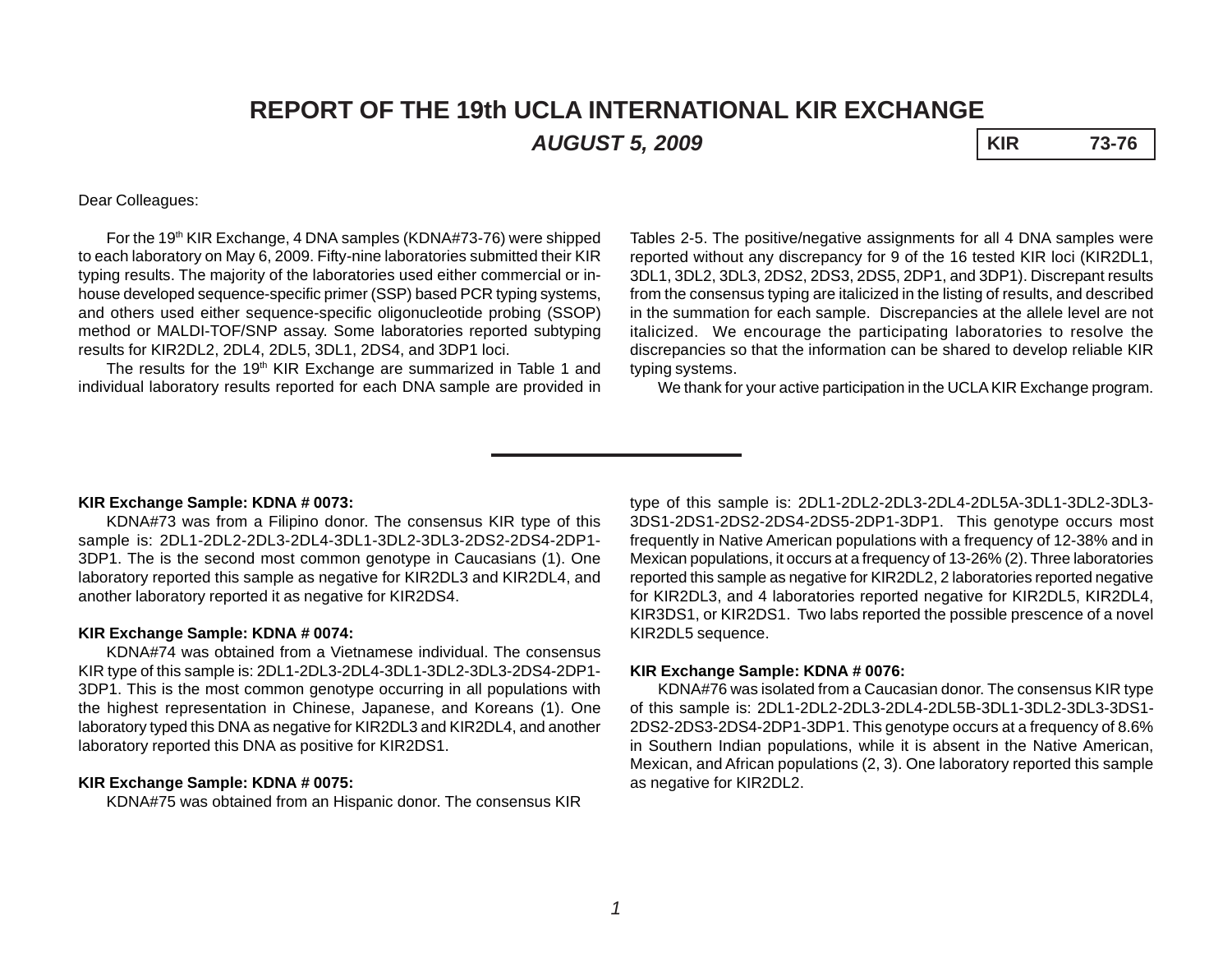# **References**

- 1. Yawata, M., Yawata, N., Abi-Rached, L., and Parham, P. (2002). Variation within the human killer cell immunoglobulin-like receptor (KIR) gene family. Crit Rev Immunol *22*, 463-482.
- 2. Rajalingam, R., Du, Z., Meenagh, A., Luo, L., Kavitha, V. J., Pavithra-Arulvani, R., Vidhyalakshmi, A., Sharma, S. K., Balazs, I., Reed, E. F.*, et al.* (2008). Distinct diversity of KIR genes in three southern Indian populations: comparison with world populations revealed a link between KIR gene content and pre-historic human migrations. Immunogenetics *60*, 207-217.
- 3. Gendzekhadze, K., Norman, P. J., Abi-Rached, L., Layrisse, Z., and Parham, P. (2006). High KIR diversity in Amerindians is maintained using few gene-content haplotypes. Immunogenetics *58*, 474-480.

We thank Prof. Steven Marsh, Anthony Nolan Research Institute, in sharing the following aditional findings for KDNA#69-72 (refer to Report of the 18th International KIR Exchange, May 6, 2009):

KDNA#0069: KIR3DL1\*002, \*01501++ KDNA#0070: KIR3DL1\*007

KDNA#0071: KIR3DL1\*00501 KDNA#0072: KIR3DL1\*007, \*01501++

KIR3DL1 allele typing using SBT approach adapted from Belle et al. Tissue Antigens 2008 71;434-9. ++KIR3DL1\*01501 is ambiguous with KIR3DL1\*031

# *NEXT MAILING DATE: February 3, 2010*

*Arlene Locke, Marie Lau, Elaine F. Reed, and Raja Rajalingam*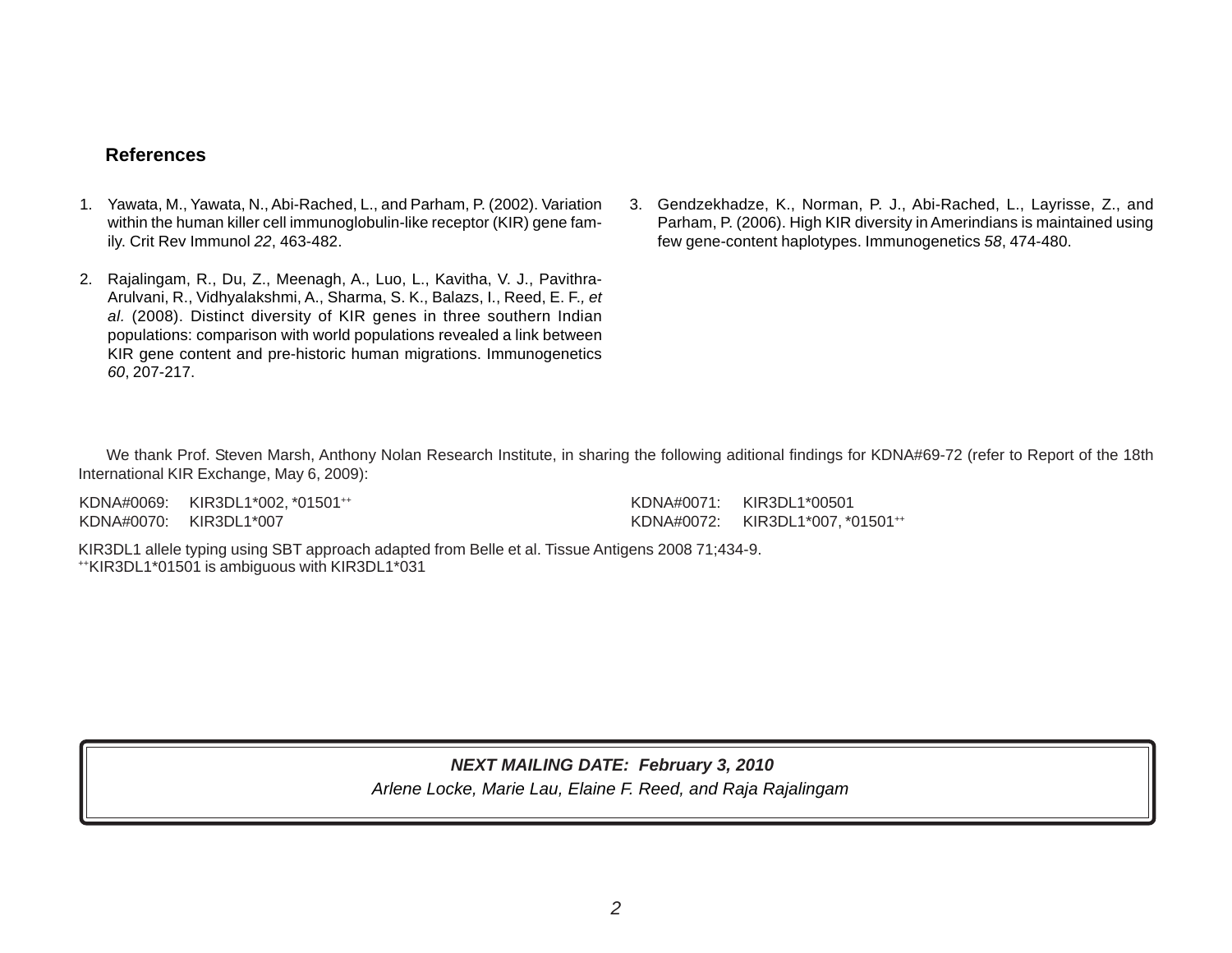|                   |            |                                             |             |                                                          |                              | Table 1. Summary of the 19th KIR Exchange (KDNA#73-76)                             |                                                                                                                                                                                                      |                                                                                   |                      |                           |                |                                                                                 |                 |             |                                                                                                                                                                                                                                                                                                                                                                                                                                |            |                                  |                                                                                                                                                                                                                           |
|-------------------|------------|---------------------------------------------|-------------|----------------------------------------------------------|------------------------------|------------------------------------------------------------------------------------|------------------------------------------------------------------------------------------------------------------------------------------------------------------------------------------------------|-----------------------------------------------------------------------------------|----------------------|---------------------------|----------------|---------------------------------------------------------------------------------|-----------------|-------------|--------------------------------------------------------------------------------------------------------------------------------------------------------------------------------------------------------------------------------------------------------------------------------------------------------------------------------------------------------------------------------------------------------------------------------|------------|----------------------------------|---------------------------------------------------------------------------------------------------------------------------------------------------------------------------------------------------------------------------|
| <b>KIR</b><br>Ex. | <b>DNA</b> | $#$ reporting<br>labs                       | <b>2DL1</b> | 2DL <sub>2</sub>                                         | 2DL3                         | 2DL4                                                                               | <b>2DL5</b>                                                                                                                                                                                          | 3DL1                                                                              |                      |                           | 3DL213DL313DS1 | <b>2DS1</b>                                                                     |                 | 2DS2 2DS3   | <b>2DS4</b>                                                                                                                                                                                                                                                                                                                                                                                                                    | 2DS5       | <b>2DP1</b>                      | 3DP1                                                                                                                                                                                                                      |
|                   | #0073      | 59                                          | <b>POS</b>  | <b>POS</b><br>*001-*003/<br>*005 [3]<br>*003/ *005 [1]   | <b>POS</b><br><b>NEG</b> [1] | <b>POS</b><br>*001-005/*007/<br>008/ *011/ *012 [1]<br>NT [2]<br><b>NEG [1]</b>    | <b>NEG</b>                                                                                                                                                                                           | <b>POS</b><br>*001/ *002/<br>*005- *009/<br>*015- *044 [1]<br>005[1]<br>00501 [1] | <b>POS</b><br>NT [1] | IPOS INEG<br>NT [1]       |                | <b>INEG</b>                                                                     | <b>POS</b>      | <b>INEG</b> | lpos<br>*003- *007 [11]<br><b>DEL</b> [5]<br>*003/ *004/ *006/ *007 [5]<br>*003/ *004/ *006/ *007/ *009 [3]<br>*003/ *004/ *006 [2]<br>*003/ *007 [1]<br>*003/ *004/ *006/ *007- *009 [1]<br>*003/ *004/ *006/ *007/ *009, - [1]<br>*003/ *006/ *007/ *009, *003/ *006/ *007/<br>$*009$ [1]<br><b>NEG [1]</b>                                                                                                                  | <b>NEG</b> | IPOS<br>NT [3]                   | <b>POS</b><br>*001/ *002/ *004.<br>$*003$ [7]<br>*001- *004 [2]<br>*003 [2]<br>*001/ *002/ *004,<br>*003/ *005/ *006 [1]<br>*001/ *002/ *004 [1]<br>*001/ *002/ *004,<br>*003/ *005/ *006 [1]<br>*001- *006 [1]<br>NT [3] |
| #19               | #0074      | 59                                          | <b>POS</b>  | <b>INEG</b><br>NT [1]                                    | POS<br><b>NEG [1]</b>        | <b>POS</b><br>*001-*005/ *007/<br>008/ *011/ *012 [1]<br>NT [2]<br><b>NEG</b> [1]  | <b>INEG</b>                                                                                                                                                                                          | <b>POS</b><br>002, *00401<br>*002, *0401 [1]<br>004 [1]                           | <b>POS</b><br>NT [1] | <b>POS INEG</b><br>NT [1] |                | <b>INEG</b><br>POS[1]                                                           | <b>NEG INEG</b> |             | <b>POS</b><br>*001/*002, *003- *007 [6]<br>FULL, DEL [3]<br>*001, *003/ *004/ *006/ *007/ *009 [2]<br>*001/ *002, *003/ *004/ *006/ *007 [2]<br>*001, DEL [1]<br>*001/ *002, *003/ *007 [1]<br>*001/ *003/ *004/ *006/ *007 [1]<br>*001/ *003/ *004/ *006/ *007/ *009 [1]<br>*001, *003/ *004/ *006- *009 [1]<br>*001/ *003/ *006/ *007/ *009 [1]<br>*001, *003/ *006/ *007/ *009 [1]<br>*001- *004/ *006 [1]<br>*001-*007 [1] | <b>NEG</b> | <b>POS</b><br>*001 [1]<br>NT [3] | <b>POS</b><br>*003 [17]<br>*003/ *005/ *006 [2]<br>$*003, -[1]$<br>*00301/ *00302 [1]<br>NT [3]                                                                                                                           |
|                   | #0075      | 59                                          | <b>POS</b>  | <b>POS</b><br>*001- *003/<br>$*005[4]$<br><b>NEG</b> [3] | <b>POS</b><br><b>NEG [2]</b> | <b>POS</b><br>*001-*005/ *007/<br>*008/ *011/ *012 [1]<br><b>NEG [1]</b><br>NT [2] | <b>POS</b><br>A [15]<br>A*001/ *005 [6]<br>NOVEL <sub>[2]</sub><br>$*001$ [1]<br>*00103 [1]<br><b>NEG</b> [1]                                                                                        | <b>POS</b><br>00101 [1]<br>*001/ *002/<br>*005- *009/<br>*015- *044 [1]           | <b>POS</b><br>NT [1] | lpos Ipos<br>NT[1] NEG    | $[1]$          | <b>POS</b><br>*002- *004 [1]<br>*002/ *003/<br>*004/ *008 [1]<br><b>NEG</b> [1] | <b>POS</b>      | <b>INEG</b> | <b>POS</b><br>*003-*007 [12]<br><b>DEL</b> [5]<br>*003/ *004/ *006/ *007 [4]<br>*003/ *004/ *006/ *007/ *009 [4]<br>*003/ *004/ *006 [2]<br>*003/ *004/ *006- *009 [1]<br>*003/ *004/ *006/ *007/ *009, - [1]<br>*003/ *006/ *007/ *009, *003/ *006/ *007/<br>$*009$ [1]<br>*003/ *007 [1]                                                                                                                                     | <b>POS</b> | IPOS<br>NT [3]                   | <b>POS</b><br>*001/ *002/ *004,<br>$*003[6]$<br>*003 [2]<br>*001/ *002/ *004 [1]<br>*001- *004 [1]<br>*001-*006 [1]<br>*001/ *002/ *004,<br>*003/ *005/ *006 [1]<br>$*002$ [1]<br>NT [3]                                  |
|                   | #0076      | 59                                          | <b>POS</b>  | <b>POS</b><br>*001- *003/<br>$*005[4]$<br><b>NEG</b> [1] | <b>POS</b>                   | <b>POS</b><br>*001- *005/ *007/-<br>*008/ *011/ *012 [1]<br>NT [2]                 | <b>POS</b><br>B [14]<br>B*002- *004/ *007 [1]<br>$^{[3]}$<br>A, B [2]<br>B*002 [1]<br>B*002- *004 [1]<br>B*002/ *004/ *007,<br>B*003/ *006 [1]<br>B*002/ *009 [1]<br>B*002/ *009/ *010,<br>A*005 [1] | <b>POS</b><br>*002, *00401<br>*002, *0401 [1]<br>$*004$ [1]                       | <b>POS</b><br>NT [1] | IPOS IPOS<br>NT [1]       |                | <b>INEG</b>                                                                     | <b>POS</b>      | <b>IPOS</b> | <b>POS</b><br>*001/ *002, *003- *007 [6]<br>DEL, FULL [3]<br>*001, *003/ *004/ *006/ *007/ *009 [3]<br>*001/ *002, *003/ *004/ *006/ *007 [2]<br>*001, *003/ *006/ *007/ *009 [2]<br>*001-*007 [1]<br>*001/ *002, *003/ *007 [1]<br>*001, DEL [1]<br>*001, *003/ *004/ *006- *009 [1]<br>*001/ *003/ *004/ *006/ *007 [1]                                                                                                      | <b>NEG</b> | IPOS<br>NT [3]                   | <b>POS</b><br>*001/ *002/ *004,<br>$*003$ [7]<br>*003 [2]<br>*001- *004 [1]<br>*001 -*006 [1]<br>*001/ *002/ *004 [1]<br>*001/ *002/ *004,<br>*003/ *005/ *006 [1]<br>*004, *00301/<br>*00302 [1]<br>NT [3]               |
|                   |            | $L$ and $L$ and $L$ and $L$ and $L$ and $L$ |             |                                                          |                              |                                                                                    |                                                                                                                                                                                                      |                                                                                   |                      |                           |                | $V = V L + T + L + T$                                                           |                 |             |                                                                                                                                                                                                                                                                                                                                                                                                                                |            |                                  |                                                                                                                                                                                                                           |

#### **KEY for Table 1**

[ ] - number of labs reporting allele assignment/POS/NEG/NT

- POS Presence of gene
- NEG Absence of gene NT - Not typed

italics - assignment different from consensus

#### **KEY for Tables 2-5**

italics - assignment different from consensus

- SSP Sequence-specific priming-based typing
- SSOP Sequence-specific oligonucleotide probing-based typing
- RSSOP Reverse Sequence-specific oligonucleotide probing-based typing

SBT - Sequencing-based typing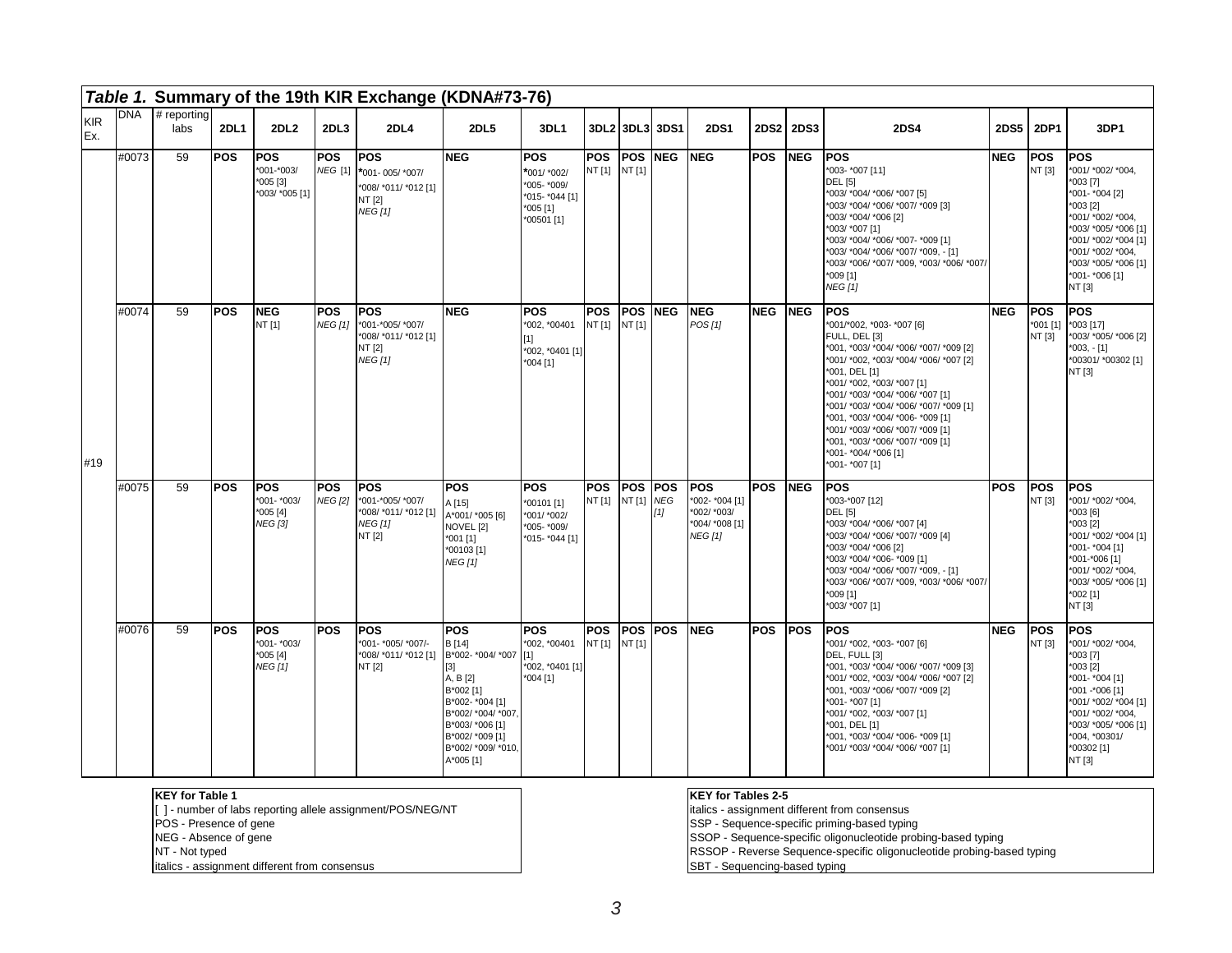| Table 2. KIR Exchange Sample: KDNA #73 (Filipino) |             |                              |            |             |                   |                                                             |                  |            |                   |                          |             |                          |                                                    |                   |            |                                         |                  |
|---------------------------------------------------|-------------|------------------------------|------------|-------------|-------------------|-------------------------------------------------------------|------------------|------------|-------------------|--------------------------|-------------|--------------------------|----------------------------------------------------|-------------------|------------|-----------------------------------------|------------------|
| <b>CTR Investigator Name</b>                      | <b>2DL1</b> | <b>2DL2</b>                  | 2DL3       | <b>2DL4</b> | <b>2DL5</b>       | <b>3DL1</b>                                                 | 3DL <sub>2</sub> | 3DL3       | 3DS1              | <b>2DS1</b>              | <b>2DS2</b> | <b>2DS3</b>              | <b>2DS4</b>                                        | <b>2DS5</b>       | 2DP1       | 3DP1                                    | <b>METHOD</b>    |
| 5488 Adams, Sharon                                | POS         | POS                          | POS        | POS         | <b>NEG</b>        | POS                                                         | POS              | POS        | <b>NEG</b>        | <b>NEG</b>               | POS         | <b>NEG</b>               | $*003-$<br>*007                                    | <b>NEG</b>        | POS        | POS                                     | <b>SSP</b>       |
| 8033 Balazs, Ivan                                 | POS         | $*001-$<br>$*003/$<br>$*005$ | POS        | POS         | <b>NEG</b>        | POS                                                         | POS              | POS        | <b>NEG</b>        | <b>NEG</b>               | <b>POS</b>  | <b>NEG</b>               | $*003/$<br>$*004/$<br>$*006/$<br>$*007/$<br>$*009$ | <b>NEG</b>        | <b>POS</b> | POS                                     | <b>RSSOP</b>     |
| 8050 Baxter-Lowe, Lee                             | POS         | POS                          | POS        | POS         | <b>NEG</b>        | POS                                                         | POS              | POS        | <b>NEG</b>        | <b>NEG</b>               | POS         | <b>NEG</b>               | $*003/$<br>$*004/$<br>$*006/$<br>$*007$            | <b>NEG</b>        | POS        | POS                                     | <b>SSP</b>       |
| 785 Chan, Soh Ha                                  | POS         | <b>POS</b>                   | POS        | POS         | <b>NEG</b>        | POS                                                         | POS              | POS        | <b>NEG</b>        | <b>NEG</b>               | POS         | <b>NEG</b>               | POS                                                | <b>NEG</b>        | POS        | POS                                     | SSP              |
| 3224 Chen, Dong-Feng<br>124 Christiansen&Wit      | POS<br>POS  | POS<br>POS                   | POS<br>POS | POS<br>POS  | NEG<br><b>NEG</b> | POS<br>POS                                                  | POS<br>POS       | POS<br>POS | NEG<br><b>NEG</b> | <b>NEG</b><br><b>NEG</b> | POS<br>POS  | <b>NEG</b><br><b>NEG</b> | POS<br>POS                                         | NEG<br><b>NEG</b> | POS<br>NT  | POS<br>NT                               | RSSOP,SSP<br>SSP |
| 3632 Colombe, Beth                                | POS         | POS                          | POS        | POS         | <b>NEG</b>        | POS                                                         | POS              | POS        | NEG               | <b>NEG</b>               | POS         | <b>NEG</b>               | POS                                                | NEG               | POS        | POS                                     | <b>SSP</b>       |
| 5130 Costeas, Paul A.                             | POS         | POS                          | POS        | POS         | <b>NEG</b>        | $*001/$<br>$*002/$<br>$*005-$<br>*009/<br>$*015-$<br>$*044$ | POS              | POS        | <b>NEG</b>        | <b>NEG</b>               | POS         | <b>NEG</b>               | $*003/$<br>$*004/$<br>$*006/$<br>$*007/$<br>$*009$ | <b>NEG</b>        | POS        | $*003$                                  | <b>SSP</b>       |
| 189 Crowe, Deborah                                | POS         | POS                          | POS        | POS         | <b>NEG</b>        | POS                                                         | POS              | POS        | <b>NEG</b>        | <b>NEG</b>               | POS         | <b>NEG</b>               | $*003/$<br>$*004/$<br>$*006/$<br>$*007$            | <b>NEG</b>        | POS        | POS                                     | <b>SSP</b>       |
| 8030 Davidson&Poulto                              | POS         | <b>POS</b>                   | POS        | POS         | NEG               | POS                                                         | POS              | POS        | NEG               | <b>NEG</b>               | POS         | <b>NEG</b>               | POS                                                | NEG               | POS        | POS                                     | <b>RSSOP</b>     |
| 1108 Davis, Mary                                  | POS         | $*001-$<br>$*003,$<br>$*005$ | POS        | POS         | <b>NEG</b>        | POS                                                         | POS              | POS        | <b>NEG</b>        | <b>NEG</b>               | <b>POS</b>  | <b>NEG</b>               | $*003/$<br>$*004/$<br>$*006/$<br>$*007/$<br>$*009$ | <b>NEG</b>        | POS        | POS                                     | <b>SSOP</b>      |
| 8031 Dinauer, David                               | POS         | POS                          | <b>POS</b> | POS         | <b>NEG</b>        | POS                                                         | POS              | POS        | <b>NEG</b>        | <b>NEG</b>               | POS         | <b>NEG</b>               | $*003-$<br>*007                                    | <b>NEG</b>        | POS        | $*001/$<br>$*002/$<br>$*004.$<br>$*003$ | <b>SSP</b>       |
| 3186 Dunckley, Heathe                             | POS         | <b>POS</b>                   | POS        | POS         | <b>NEG</b>        | POS                                                         | POS              | POS        | <b>NEG</b>        | <b>NEG</b>               | POS         | <b>NEG</b>               | POS                                                | <b>NEG</b>        | POS        | POS                                     |                  |
| 4251 Ellis, Thomas                                | POS         | POS                          | POS        | POS         | <b>NEG</b>        | POS                                                         | POS              | POS        | <b>NEG</b>        | <b>NEG</b>               | POS         | <b>NEG</b>               | $*003/$<br>$*004/$<br>$*006/$<br>$*007$            | <b>NEG</b>        | POS        | $*001/$<br>$*002/$<br>$*004.$<br>$*003$ | <b>SSP</b>       |
| 8051 Endres& Wiltbank                             | POS         | POS                          | POS        | POS         | <b>NEG</b>        | POS                                                         | POS              | POS        | <b>NEG</b>        | <b>NEG</b>               | POS         | <b>NEG</b>               | $*003-$<br>$*007$                                  | <b>NEG</b>        | POS        | $*001/$<br>$*002/$<br>$*004.$<br>$*003$ | <b>SSP</b>       |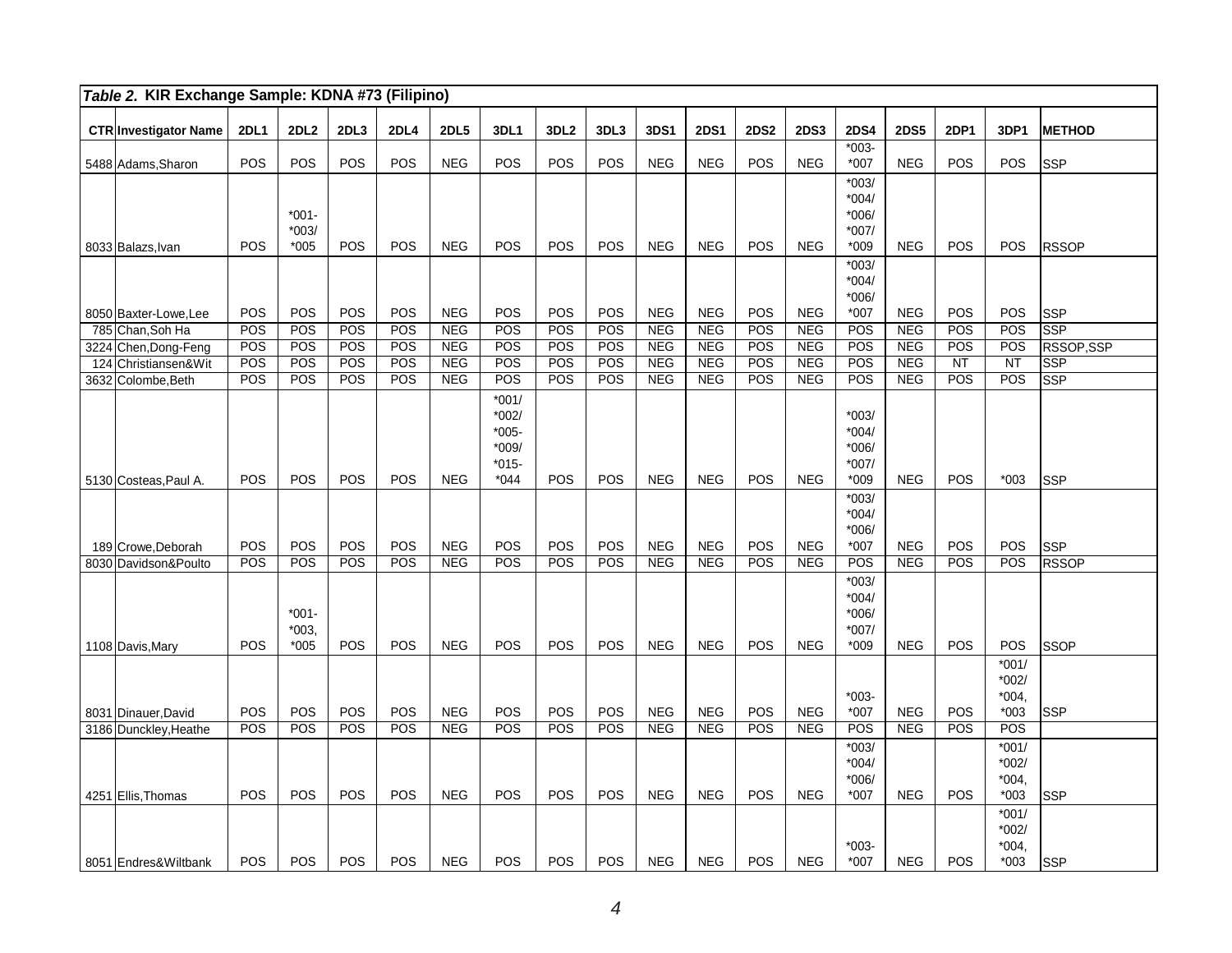|      | Table 2. KIR Exchange Sample: KDNA #73 (Filipino) |             |             |            |             |             |        |                  |            |            |             |             |             |                    |             |             |                    |               |
|------|---------------------------------------------------|-------------|-------------|------------|-------------|-------------|--------|------------------|------------|------------|-------------|-------------|-------------|--------------------|-------------|-------------|--------------------|---------------|
|      | <b>CTR Investigator Name</b>                      | <b>2DL1</b> | <b>2DL2</b> | 2DL3       | <b>2DL4</b> | <b>2DL5</b> | 3DL1   | 3DL <sub>2</sub> | 3DL3       | 3DS1       | <b>2DS1</b> | <b>2DS2</b> | <b>2DS3</b> | <b>2DS4</b>        | <b>2DS5</b> | <b>2DP1</b> | 3DP1               | <b>METHOD</b> |
|      |                                                   |             |             |            |             |             |        |                  |            |            |             |             |             | $*003/$            |             |             |                    |               |
|      |                                                   |             |             |            |             |             |        |                  |            |            |             |             |             | *006/              |             |             |                    |               |
|      |                                                   |             |             |            |             |             |        |                  |            |            |             |             |             | *007/              |             |             |                    |               |
|      |                                                   |             |             |            |             |             |        |                  |            |            |             |             |             | *009.              |             |             |                    |               |
|      |                                                   |             |             |            |             |             |        |                  |            |            |             |             |             | $*003/$            |             |             |                    |               |
|      |                                                   |             |             |            |             |             |        |                  |            |            |             |             |             | *006/              |             |             |                    |               |
|      |                                                   |             |             |            |             |             |        |                  |            |            |             |             |             | *007/              |             |             |                    |               |
|      | 8038 Fernandez-Vina&                              | POS         | POS         | POS        | POS         | <b>NEG</b>  | POS    | POS              | POS        | <b>NEG</b> | <b>NEG</b>  | POS         | <b>NEG</b>  | *009               | <b>NEG</b>  | POS         | <b>POS</b>         | <b>RSSOP</b>  |
|      |                                                   |             |             |            |             |             |        |                  |            |            |             |             |             | $*003-$            |             |             |                    |               |
|      | 762 Fischer&Mayr                                  | POS         | POS         | POS        | POS         | <b>NEG</b>  | POS    | POS              | POS        | <b>NEG</b> | <b>NEG</b>  | POS         | <b>NEG</b>  | $*007$             | <b>NEG</b>  | POS         | $*003$             | <b>SSP</b>    |
|      | 8026 Gardiner, Clair M.                           | POS         | POS         | POS        | POS         | <b>NEG</b>  | POS    | POS              | POS        | NEG        | NEG         | POS         | <b>NEG</b>  | POS                | <b>NEG</b>  | POS         | POS                | SSP           |
|      | 8040 Gladman/Pellett/P                            | POS         | POS         | POS        | POS         | <b>NEG</b>  | POS    | POS              | POS        | <b>NEG</b> | <b>NEG</b>  | POS         | <b>NEG</b>  | POS                | <b>NEG</b>  | POS         | <b>POS</b>         | <b>SSP</b>    |
|      |                                                   |             |             |            |             |             |        |                  |            |            |             |             |             | $*003/$            |             |             |                    |               |
|      | 4985 Graff, Ralph J.                              | POS         | POS         | <b>POS</b> | POS         | <b>NEG</b>  | POS    | <b>POS</b>       | POS        | <b>NEG</b> | <b>NEG</b>  | POS         | <b>NEG</b>  | *007               | <b>NEG</b>  | POS         | <b>POS</b>         |               |
|      |                                                   |             |             |            |             |             |        |                  |            |            |             |             |             | $*003/$            |             |             |                    |               |
|      |                                                   | POS         | POS         | <b>POS</b> | <b>POS</b>  | <b>NEG</b>  | POS    | POS              | POS        | <b>NEG</b> | <b>NEG</b>  | POS         | <b>NEG</b>  | $*004/$<br>$*006$  | <b>NEG</b>  | <b>POS</b>  | <b>POS</b>         |               |
|      | 8041 Han, Hoon                                    |             |             |            |             |             |        |                  |            |            |             |             |             | $*003-$            |             |             |                    | <b>SSP</b>    |
|      |                                                   | POS         | POS         | POS        | POS         | <b>NEG</b>  | POS    | POS              | POS        | <b>NEG</b> | <b>NEG</b>  | POS         | <b>NEG</b>  | $*007$             | <b>NEG</b>  | POS         | <b>POS</b>         | <b>SSP</b>    |
|      | 1461 Hidajat, M.<br>5000 Hsu, Susan H.            | POS         | POS         | POS        | POS         | <b>NEG</b>  | POS    | POS              | POS        | <b>NEG</b> | <b>NEG</b>  | POS         | <b>NEG</b>  | POS                | <b>NEG</b>  | POS         | POS                | SSOP, SSP     |
|      | 2344 Hurley& Hartzman                             | POS         | POS         | POS        | POS         | <b>NEG</b>  | POS    | POS              | POS        | <b>NEG</b> | <b>NEG</b>  | POS         | <b>NEG</b>  | POS                | NEG         | POS         | POS                | <b>SSP</b>    |
|      | 4337 Kim, Tai-Gyu                                 | POS         | POS         | POS        | POS         | <b>NEG</b>  | POS    | POS              | POS        | <b>NEG</b> | <b>NEG</b>  | POS         | <b>NEG</b>  | POS                | <b>NEG</b>  | POS         | POS                | <b>SSP</b>    |
|      | 8037 Kotsch, Katja                                | POS         | POS         | POS        | POS         | <b>NEG</b>  | POS    | POS              | POS        | <b>NEG</b> | <b>NEG</b>  | POS         | <b>NEG</b>  | POS                | <b>NEG</b>  | POS         | POS                | <b>SSP</b>    |
|      | 836 KuKuruga, Debor                               | POS         | POS         | POS        | POS         | <b>NEG</b>  | POS    | POS              | POS        | <b>NEG</b> | <b>NEG</b>  | POS         | <b>NEG</b>  | POS                | NEG         | POS         | <b>POS</b>         | <b>SSP</b>    |
|      | 8046 Kusnierczyk, Piot                            | POS         | POS         | POS        | POS         | <b>NEG</b>  | POS    | POS              | POS        | <b>NEG</b> | <b>NEG</b>  | POS         | <b>NEG</b>  | <b>DEL</b>         | <b>NEG</b>  | <b>NT</b>   | <b>NT</b>          | MULTIPLEX SSP |
| 8061 | Lanzer, G.                                        | POS         | POS         | POS        | POS         | <b>NEG</b>  | POS    | POS              | POS        | <b>NEG</b> | <b>NEG</b>  | POS         | <b>NEG</b>  | POS                | <b>NEG</b>  | POS         | POS                | <b>SSP</b>    |
|      | 278 Lee, Jar-How                                  | POS         | POS         | POS        | POS         | <b>NEG</b>  | POS    | POS              | POS        | <b>NEG</b> | <b>NEG</b>  | POS         | <b>NEG</b>  | POS                | <b>NEG</b>  | POS         | POS                | <b>RSSOP</b>  |
|      |                                                   |             |             |            |             |             |        |                  |            |            |             |             |             | $*003/$            |             |             |                    |               |
|      |                                                   |             |             |            |             |             |        |                  |            |            |             |             |             | $*004/$            |             |             | $*001/$            |               |
|      |                                                   |             |             |            |             |             |        |                  |            |            |             |             |             | *006/              |             |             | $*002/$            |               |
|      |                                                   |             |             |            |             |             |        |                  |            |            |             |             |             | *007/              |             |             | $*004,$            |               |
|      | 5142 Marsh, Steven                                | POS         | POS         | <b>POS</b> | POS         | <b>NEG</b>  | *00501 | POS              | POS        | <b>NEG</b> | <b>NEG</b>  | POS         | <b>NEG</b>  | *009, ·            | <b>NEG</b>  | <b>POS</b>  | $*003$             | <b>SSP</b>    |
|      | 733 Mytilineos, Joanni                            | POS         | POS         | POS        | POS         | <b>NEG</b>  | POS    | POS              | POS        | <b>NEG</b> | <b>NEG</b>  | POS         | <b>NEG</b>  | <b>NEG</b>         | <b>NEG</b>  | POS         | <b>POS</b>         | <b>SSP</b>    |
|      | 8039 Noreen, Harriet                              | POS         | POS         | POS        | POS         | <b>NEG</b>  | POS    | POS              | POS        | <b>NEG</b> | <b>NEG</b>  | POS         | <b>NEG</b>  | POS                | <b>NEG</b>  | POS         | POS                | <b>SSP</b>    |
|      | 8022 Olerup, Olle                                 | POS         | POS         | POS        | POS         | <b>NEG</b>  | POS    | POS              | POS        | <b>NEG</b> | NEG         | POS         | <b>NEG</b>  | POS                | <b>NEG</b>  | POS         | <b>POS</b>         | <b>SSP</b>    |
|      | 3966 Permpikul&Vejba                              | POS         | POS         | POS        | POS         | <b>NEG</b>  | POS    | POS              | POS        | <b>NEG</b> | <b>NEG</b>  | POS         | <b>NEG</b>  | POS                | <b>NEG</b>  | POS         | POS                | <b>SSP</b>    |
|      | 16 Pidwell, Diane J.                              | POS         | POS         | POS        | POS         | <b>NEG</b>  | POS    | POS              | POS        | <b>NEG</b> | <b>NEG</b>  | POS         | <b>NEG</b>  | POS                | <b>NEG</b>  | POS         | POS                | RSSOP,SSP     |
|      | 3753 Reed&Rajalingam                              | POS         | POS         | POS        | POS         | <b>NEG</b>  | POS    | POS              | POS        | <b>NEG</b> | <b>NEG</b>  | POS         | <b>NEG</b>  | POS                | <b>NEG</b>  | POS         | POS                | <b>RSSOP</b>  |
|      |                                                   |             |             |            |             |             |        |                  |            |            |             |             |             | $*003-$            |             |             | $*001 -$           |               |
|      | 3798 Reinsmoen, Nanc                              | POS         | POS         | POS        | POS         | <b>NEG</b>  | POS    | POS              | POS        | <b>NEG</b> | <b>NEG</b>  | POS         | <b>NEG</b>  | $*007$             | <b>NEG</b>  | POS         | $*004$             | SSP,SSOP      |
|      | 8060 Rost&Klein                                   | POS         | POS         | POS        | POS         | <b>NEG</b>  | POS    | POS              | POS        | <b>NEG</b> | <b>NEG</b>  | POS         | <b>NEG</b>  | POS                | <b>NEG</b>  | POS         | POS                | <b>RSSOP</b>  |
|      | 1694 Sauer&Gottwald                               | POS         | POS         | POS        | POS         | <b>NEG</b>  | POS    | POS              | POS        | <b>NEG</b> | <b>NEG</b>  | POS         | <b>NEG</b>  | POS                | <b>NEG</b>  | POS         | POS                | <b>SSP</b>    |
|      |                                                   |             |             |            |             |             |        |                  |            |            |             |             |             | $*003/$            |             |             | $*001/$            |               |
|      |                                                   |             |             |            |             |             |        |                  |            |            |             |             |             | $*004/$<br>$*006/$ |             |             | $*002/$<br>$*004.$ |               |
|      | 3410 Schroeder, M.L.                              | POS         | POS         | <b>POS</b> | POS         | <b>NEG</b>  | POS    | <b>POS</b>       | <b>POS</b> | <b>NEG</b> | <b>NEG</b>  | <b>POS</b>  | <b>NEG</b>  | $*007$             | <b>NEG</b>  | <b>POS</b>  | $*003$             | <b>SSP</b>    |
|      |                                                   |             |             |            |             |             |        |                  |            |            |             |             |             |                    |             |             |                    |               |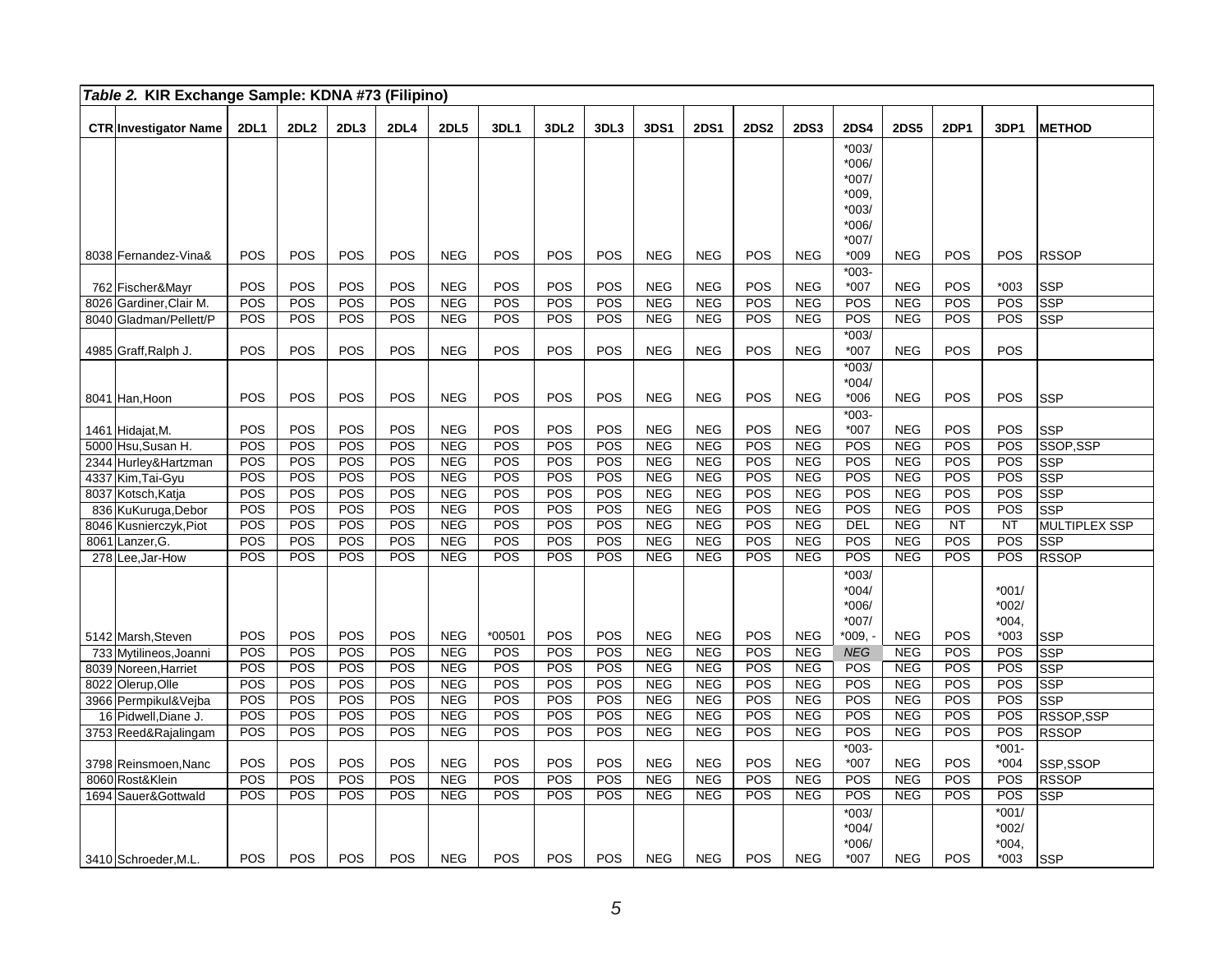| Table 2. KIR Exchange Sample: KDNA #73 (Filipino) |             |                  |            |             |                          |            |                  |                   |                          |                          |             |                          |                      |                          |            |                  |                      |
|---------------------------------------------------|-------------|------------------|------------|-------------|--------------------------|------------|------------------|-------------------|--------------------------|--------------------------|-------------|--------------------------|----------------------|--------------------------|------------|------------------|----------------------|
| <b>CTR Investigator Name</b>                      | <b>2DL1</b> | 2DL <sub>2</sub> | 2DL3       | <b>2DL4</b> | <b>2DL5</b>              | 3DL1       | 3DL <sub>2</sub> | 3DL3              | 3DS1                     | <b>2DS1</b>              | <b>2DS2</b> | <b>2DS3</b>              | <b>2DS4</b>          | <b>2DS5</b>              | 2DP1       | 3DP1             | <b>METHOD</b>        |
| 1426 Senitzer, David                              | POS         | POS              | <b>POS</b> | <b>POS</b>  | <b>NEG</b>               | $*005$     | POS              | POS               | <b>NEG</b>               | <b>NEG</b>               | POS         | <b>NEG</b>               | DEL                  | <b>NEG</b>               | POS        | POS              | <b>MULTIPLEX SSP</b> |
| 702 Spannagl, Michae                              | POS         | POS              | POS        | <b>POS</b>  | <b>NEG</b>               | POS        | POS              | POS               | <b>NEG</b>               | <b>NEG</b>               | POS         | <b>NEG</b>               | DEL                  | <b>NEG</b>               | <b>POS</b> | POS              | <b>SSP</b>           |
|                                                   |             |                  |            |             |                          |            |                  |                   |                          |                          |             |                          | $*003/$              |                          |            |                  |                      |
|                                                   |             | $*001-$          |            |             |                          |            |                  |                   |                          |                          |             |                          | $*004/$              |                          |            |                  |                      |
|                                                   |             | $*003/$          |            |             |                          |            |                  |                   |                          |                          |             |                          | $*006/$              |                          |            |                  |                      |
| 746 Stamm, Luz                                    | POS         | $*005$           | POS        | POS         | <b>NEG</b>               | POS        | POS              | POS               | <b>NEG</b>               | <b>NEG</b>               | POS         | <b>NEG</b>               | *007                 | <b>NEG</b>               | POS        | POS              | <b>SSOP</b>          |
|                                                   |             |                  |            | $*001 -$    |                          |            |                  |                   |                          |                          |             |                          |                      |                          |            |                  |                      |
|                                                   |             |                  |            | $*005/$     |                          |            |                  |                   |                          |                          |             |                          |                      |                          |            |                  |                      |
|                                                   |             |                  |            | $*007/$     |                          |            |                  |                   |                          |                          |             |                          |                      |                          |            |                  |                      |
|                                                   |             |                  |            | $*008/$     |                          |            |                  |                   |                          |                          |             |                          |                      |                          |            |                  |                      |
|                                                   |             | $*003/$          |            | $*011/$     |                          |            |                  |                   |                          |                          |             |                          |                      |                          |            | $*001 -$         |                      |
| 769 Tavoularis, Sofia                             | POS         | $*005$           | POS        | $*012$      | <b>NEG</b>               | POS        | POS              | POS               | <b>NEG</b>               | <b>NEG</b>               | POS         | <b>NEG</b>               | <b>POS</b>           | NEG                      | POS        | *006             |                      |
| 230 Thoni, Deborah                                | POS         | POS              | <b>NEG</b> | <b>NEG</b>  | <b>NEG</b>               | POS        | POS              | POS               | NEG                      | <b>NEG</b>               | POS         | <b>NEG</b>               | POS                  | <b>NEG</b>               | POS        | POS              |                      |
|                                                   |             |                  |            |             |                          |            |                  |                   |                          |                          |             |                          |                      |                          |            | $*001/$          |                      |
|                                                   |             |                  |            |             |                          |            |                  |                   |                          |                          |             |                          |                      |                          |            | $*002/$          |                      |
|                                                   |             |                  |            |             |                          |            |                  |                   |                          |                          |             |                          | $*003-$              |                          |            | $*004.$          |                      |
| 747 Tiercy, Jean-Marie                            | POS         | POS              | POS        | POS         | <b>NEG</b>               | POS        | POS              | POS               | <b>NEG</b>               | <b>NEG</b>               | POS         | <b>NEG</b>               | $*007$               | <b>NEG</b>               | POS        | $*003$           | <b>SSP</b>           |
| 5451 Tilanus, Marcel                              | POS         | POS              | POS        | POS         | <b>NEG</b>               | POS        | POS              | POS               | <b>NEG</b>               | <b>NEG</b>               | POS         | <b>NEG</b>               | POS                  | <b>NEG</b>               | POS        | POS              | <b>RSSOP</b>         |
|                                                   |             |                  |            |             |                          |            |                  |                   |                          |                          |             |                          | $*003/$              |                          |            |                  |                      |
|                                                   |             |                  |            |             |                          |            |                  |                   |                          |                          |             |                          | $*004/$              |                          |            |                  |                      |
|                                                   |             |                  |            |             |                          |            |                  |                   |                          |                          |             |                          | $*006/$              |                          |            |                  |                      |
|                                                   |             |                  |            |             |                          |            |                  |                   |                          |                          |             |                          | $*007 -$             |                          |            |                  |                      |
| 4021 Trachtenberg, Eliz                           | POS<br>POS  | POS<br>POS       | POS<br>POS | POS<br>NT   | <b>NEG</b><br><b>NEG</b> | POS<br>POS | POS<br><b>NT</b> | <b>POS</b><br>POS | <b>NEG</b><br><b>NEG</b> | <b>NEG</b><br><b>NEG</b> | POS<br>POS  | <b>NEG</b><br><b>NEG</b> | $*009$<br><b>DEL</b> | <b>NEG</b><br><b>NEG</b> | POS<br>POS | POS<br>POS       | <b>MALDI-TOF</b>     |
| 8024 Trowsdale, John                              |             |                  |            |             |                          |            |                  |                   |                          |                          |             |                          | $*003/$              |                          |            |                  | <b>SSP</b>           |
|                                                   |             |                  |            |             |                          |            |                  |                   |                          |                          |             |                          | $*004/$              |                          |            | $*001 -$         |                      |
| 5462 Turner, E.V.                                 | POS         | POS              | POS        | POS         | <b>NEG</b>               | POS        | POS              | POS               | <b>NEG</b>               | <b>NEG</b>               | POS         | <b>NEG</b>               | $*006$               | <b>NEG</b>               | POS        | $*004$           | <b>SSP</b>           |
|                                                   |             |                  |            |             |                          |            |                  |                   |                          |                          |             |                          |                      |                          |            | $*001/$          |                      |
|                                                   |             |                  |            |             |                          |            |                  |                   |                          |                          |             |                          |                      |                          |            | $*002/$          |                      |
|                                                   |             |                  |            |             |                          |            |                  |                   |                          |                          |             |                          | $*003-$              |                          |            | $*004,$          |                      |
| 8053 Tyan, Dolly                                  | POS         | POS              | POS        | POS         | <b>NEG</b>               | POS        | POS              | <b>POS</b>        | <b>NEG</b>               | <b>NEG</b>               | POS         | <b>NEG</b>               | $*007$               | <b>NEG</b>               | POS        | $*003$           | <b>SSP</b>           |
|                                                   |             |                  |            |             |                          |            |                  |                   |                          |                          |             |                          | $*003-$              |                          |            |                  |                      |
| 8028 Uhrberg, Markus                              | POS         | POS              | POS        | <b>NT</b>   | <b>NEG</b>               | POS        | POS              | <b>NT</b>         | <b>NEG</b>               | <b>NEG</b>               | POS         | <b>NEG</b>               | $*007$               | <b>NEG</b>               | <b>NT</b>  | NT.              | <b>SSP</b>           |
| 3775 Vidan-Jeras, Blan                            | POS         | POS              | POS        | POS         | <b>NEG</b>               | POS        | POS              | POS               | <b>NEG</b>               | <b>NEG</b>               | POS         | <b>NEG</b>               | POS                  | NEG                      | POS        | $\overline{POS}$ | <b>SSP</b>           |
|                                                   |             |                  |            |             |                          |            |                  |                   |                          |                          |             |                          |                      |                          |            | $*001/$          |                      |
|                                                   |             |                  |            |             |                          |            |                  |                   |                          |                          |             |                          |                      |                          |            | $*002/$          |                      |
|                                                   |             |                  |            |             |                          |            |                  |                   |                          |                          |             |                          |                      |                          |            | $*004,$          |                      |
|                                                   |             |                  |            |             |                          |            |                  |                   |                          |                          |             |                          |                      |                          |            | $*003/$          |                      |
|                                                   |             |                  |            |             |                          |            |                  |                   |                          |                          |             |                          |                      |                          |            | $*005/$          |                      |
| 8023 Vilches, Carlos                              | POS         | POS              | POS        | POS         | <b>NEG</b>               | POS        | POS              | POS               | <b>NEG</b>               | <b>NEG</b>               | POS         | <b>NEG</b>               | <b>DEL</b>           | <b>NEG</b>               | POS        | $*006$           | <b>SSP</b>           |
| 8047 Wassmuth, Ralf                               | POS         | POS              | POS        | POS         | <b>NEG</b>               | POS        | POS              | POS               | <b>NEG</b>               | <b>NEG</b>               | POS         | <b>NEG</b>               | POS                  | <b>NEG</b>               | POS        | POS              | <b>SSP</b>           |
|                                                   |             |                  |            |             |                          |            |                  |                   |                          |                          |             |                          |                      |                          |            | $*001/$          |                      |
|                                                   |             |                  |            |             |                          |            |                  |                   |                          |                          |             |                          | $*003-$              |                          |            | $*002/$          |                      |
| 705 Watkins, David I.                             | POS         | POS              | POS        | POS         | <b>NEG</b>               | POS        | POS              | POS               | <b>NEG</b>               | <b>NEG</b>               | POS         | <b>NEG</b>               | *007                 | <b>NEG</b>               | POS        | $*004$           | <b>SSP</b>           |
| 1466 Yu, Neng                                     | POS         | POS              | <b>POS</b> | POS         | <b>NEG</b>               | POS        | POS              | POS               | <b>NEG</b>               | <b>NEG</b>               | POS         | <b>NEG</b>               | POS                  | <b>NEG</b>               | POS        | POS              | <b>RSSOP</b>         |
|                                                   |             |                  |            |             |                          |            |                  |                   |                          |                          |             |                          | $*003-$              |                          |            |                  |                      |
| 713 Zachary, Andrea                               | POS         | POS              | POS        | POS         | <b>NEG</b>               | POS        | <b>POS</b>       | POS               | <b>NEG</b>               | <b>NEG</b>               | POS         | <b>NEG</b>               | *007                 | <b>NEG</b>               | POS        | <b>POS</b>       | <b>SSP</b>           |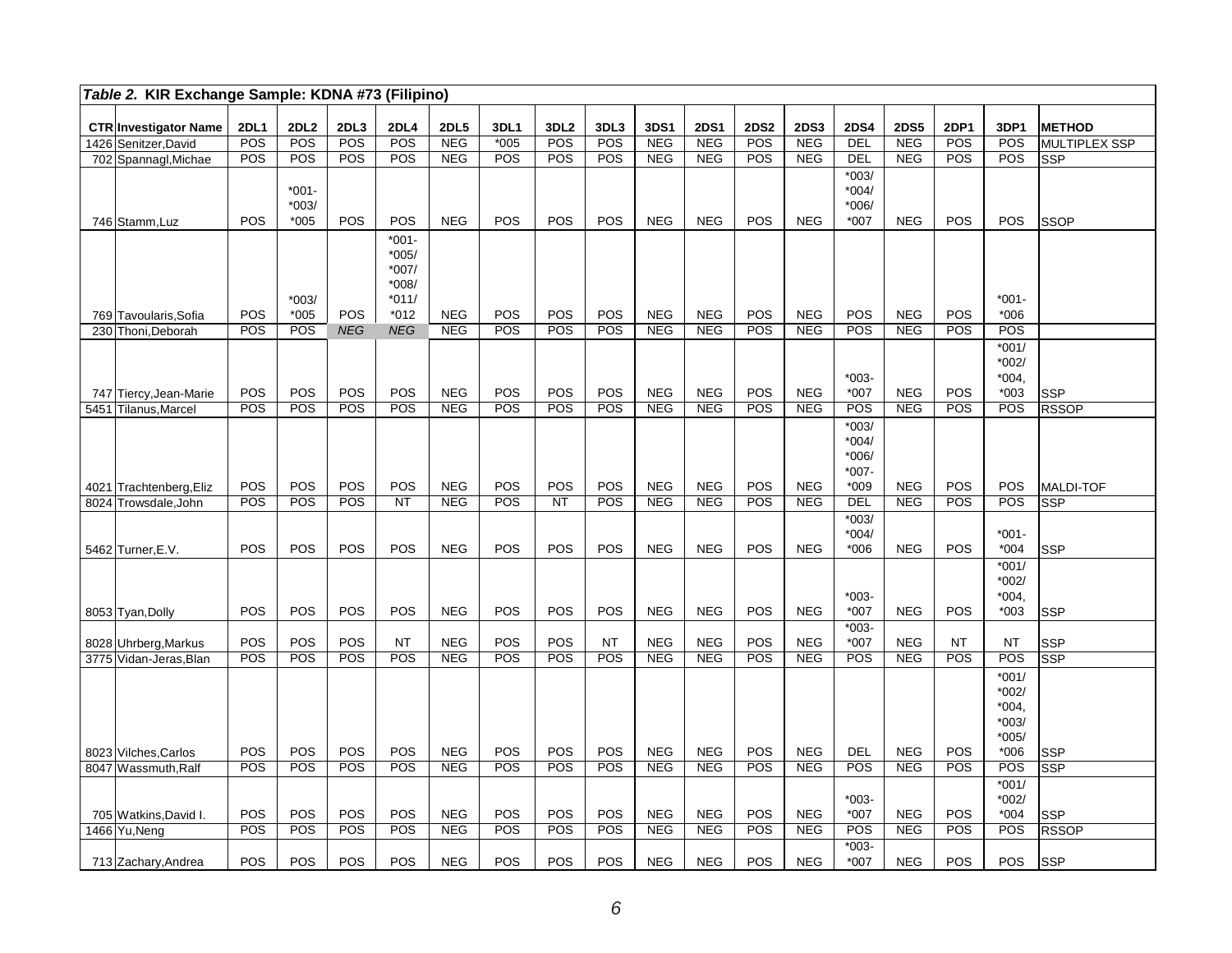|      | Table 3. KIR Exchange Sample: KDNA #74 (Vietnamese) |             |             |            |            |             |            |                  |            |            |             |             |             |                                                             |            |                 |           |               |
|------|-----------------------------------------------------|-------------|-------------|------------|------------|-------------|------------|------------------|------------|------------|-------------|-------------|-------------|-------------------------------------------------------------|------------|-----------------|-----------|---------------|
|      | <b>CTR Investigator Name</b>                        | <b>2DL1</b> | <b>2DL2</b> | 2DL3       | 2DL4       | <b>2DL5</b> | 3DL1       | 3DL <sub>2</sub> | 3DL3       | 3DS1       | <b>2DS1</b> | <b>2DS2</b> | <b>2DS3</b> | <b>2DS4</b>                                                 | 2DS5       | <b>2DP1</b>     | 3DP1      | <b>METHOD</b> |
|      | 5488 Adams, Sharon                                  | POS         | NEG         | POS        | POS        | <b>NEG</b>  | POS        | POS              | POS        | <b>NEG</b> | NEG         | <b>NEG</b>  | NEG         | POS                                                         | <b>NEG</b> | POS             | $*003$    | <b>SSP</b>    |
|      |                                                     |             |             |            |            |             |            |                  |            |            |             |             |             | $*001,$<br>$*003/$<br>$*004/$<br>$*006/$                    |            |                 |           |               |
|      | 8033 Balazs, Ivan                                   | POS         | <b>NEG</b>  | POS        | POS        | <b>NEG</b>  | POS        | POS              | POS        | <b>NEG</b> | <b>NEG</b>  | <b>NEG</b>  | <b>NEG</b>  | $*007/$<br>$*009$                                           | <b>NEG</b> | POS             | POS       | <b>RSSOP</b>  |
|      | 8050 Baxter-Lowe, Lee                               | POS         | NEG         | POS        | POS        | NEG         | POS        | POS              | POS        | <b>NEG</b> | NEG         | <b>NEG</b>  | <b>NEG</b>  | POS                                                         | NEG        | POS             | $*003$    | SSP           |
|      | 785 Chan, Soh Ha                                    | POS         | <b>NEG</b>  | POS        | POS        | <b>NEG</b>  | POS        | POS              | POS        | <b>NEG</b> | <b>POS</b>  | <b>NEG</b>  | <b>NEG</b>  | POS                                                         | <b>NEG</b> | POS             | POS       | <b>SSP</b>    |
|      | 3224 Chen, Dong-Feng                                | <b>POS</b>  | <b>NEG</b>  | POS        | <b>POS</b> | <b>NEG</b>  | POS        | POS              | POS        | <b>NEG</b> | <b>NEG</b>  | <b>NEG</b>  | <b>NEG</b>  | POS                                                         | <b>NEG</b> | POS             | POS       | RSSOP,SSP     |
|      | 124 Christiansen& Wit                               | POS         | <b>NEG</b>  | POS        | POS        | <b>NEG</b>  | POS        | POS              | <b>POS</b> | <b>NEG</b> | <b>NEG</b>  | <b>NEG</b>  | <b>NEG</b>  | POS                                                         | <b>NEG</b> | $\overline{NT}$ | <b>NT</b> | <b>SSP</b>    |
| 3632 | Colombe, Beth                                       | POS         | <b>NEG</b>  | POS        | POS        | <b>NEG</b>  | POS        | POS              | POS        | <b>NEG</b> | <b>NEG</b>  | <b>NEG</b>  | <b>NEG</b>  | POS                                                         | <b>NEG</b> | POS             | POS       | <b>SSP</b>    |
|      | 5130 Costeas, Paul A.                               | POS         | <b>NEG</b>  | POS        | POS        | NEG         | $*004$     | POS              | POS        | <b>NEG</b> | NEG         | <b>NEG</b>  | <b>NEG</b>  | POS                                                         | <b>NEG</b> | POS             | $*003$    | SSP           |
| 189  | Crowe, Deborah                                      | POS         | NEG         | POS        | POS        | NEG         | POS        | POS              | POS        | NEG        | <b>NEG</b>  | <b>NEG</b>  | <b>NEG</b>  | POS                                                         | NEG        | $*001$          | $*003$    | <b>SSP</b>    |
|      | 8030 Davidson&Poulto                                | POS         | <b>NEG</b>  | POS        | <b>POS</b> | NEG         | POS        | POS              | POS        | NEG        | NEG         | <b>NEG</b>  | <b>NEG</b>  | POS                                                         | NEG        | POS             | POS       | <b>RSSOP</b>  |
|      | 1108 Davis, Mary                                    | POS         | <b>NEG</b>  | POS        | POS        | <b>NEG</b>  | POS        | POS              | POS        | <b>NEG</b> | <b>NEG</b>  | <b>NEG</b>  | <b>NEG</b>  | $*001/$<br>$*003/$<br>$*004/$<br>$*006/$<br>$*007/$<br>*009 | <b>NEG</b> | POS             | POS       | <b>SSOP</b>   |
|      | 8031 Dinauer, David                                 | <b>POS</b>  | <b>NEG</b>  | POS        | POS        | <b>NEG</b>  | <b>POS</b> | POS              | POS        | <b>NEG</b> | <b>NEG</b>  | <b>NEG</b>  | <b>NEG</b>  | $*001/$<br>$*002,$<br>$*003-$<br>*007                       | <b>NEG</b> | POS             | $*003$    | SSP           |
|      | 3186 Dunckley, Heathe                               | POS         | <b>NEG</b>  | POS        | POS        | NEG         | POS        | POS              | POS        | <b>NEG</b> | NEG         | <b>NEG</b>  | <b>NEG</b>  | POS                                                         | NEG        | POS             | POS       |               |
|      |                                                     | POS         |             | <b>POS</b> | POS        |             | POS        | POS              | POS        | <b>NEG</b> | <b>NEG</b>  |             | <b>NEG</b>  | $*001/$<br>$*002,$<br>$*003/$<br>$*004/$<br>$*006/$         | <b>NEG</b> | POS             | $*003$    |               |
|      | 4251 Ellis, Thomas                                  |             | <b>NEG</b>  |            |            | <b>NEG</b>  |            |                  |            |            |             | <b>NEG</b>  |             | $*007$                                                      |            |                 |           | SSP           |
|      | 8051 Endres& Wiltbank                               | POS         | <b>NEG</b>  | POS        | POS        | <b>NEG</b>  | POS        | POS              | POS        | <b>NEG</b> | <b>NEG</b>  | <b>NEG</b>  | <b>NEG</b>  | $*001/$<br>$*002,$<br>$*003-$<br>$*007$                     | <b>NEG</b> | POS             | $*003$    | <b>SSP</b>    |
|      |                                                     |             |             |            |            |             |            |                  |            |            |             |             |             | $*001,$<br>$*003/$<br>$*006/$<br>$*007/$                    |            |                 |           |               |
|      | 8038 Fernandez-Vina&                                | POS         | <b>NEG</b>  | POS        | POS        | <b>NEG</b>  | POS        | POS              | POS        | <b>NEG</b> | <b>NEG</b>  | <b>NEG</b>  | <b>NEG</b>  | $*009$                                                      | <b>NEG</b> | POS             | POS       | SSOP,SSP      |
|      | 762 Fischer&Mayr                                    | POS         | <b>NEG</b>  | POS        | <b>POS</b> | <b>NEG</b>  | POS        | POS              | POS        | <b>NEG</b> | <b>NEG</b>  | <b>NEG</b>  | <b>NEG</b>  | POS                                                         | <b>NEG</b> | POS             | $*003$    | <b>SSP</b>    |
| 8026 | Gardiner, Clair M.                                  | <b>POS</b>  | <b>NEG</b>  | POS        | <b>POS</b> | <b>NEG</b>  | POS        | POS              | POS        | <b>NEG</b> | <b>NEG</b>  | <b>NEG</b>  | <b>NEG</b>  | POS                                                         | <b>NEG</b> | POS             | POS       | <b>SSP</b>    |
|      | 8040 Gladman/Pellett/P                              | POS         | <b>NEG</b>  | POS        | POS        | <b>NEG</b>  | POS        | POS              | POS        | <b>NEG</b> | <b>NEG</b>  | <b>NEG</b>  | <b>NEG</b>  | POS                                                         | <b>NEG</b> | POS             | POS       | SSP           |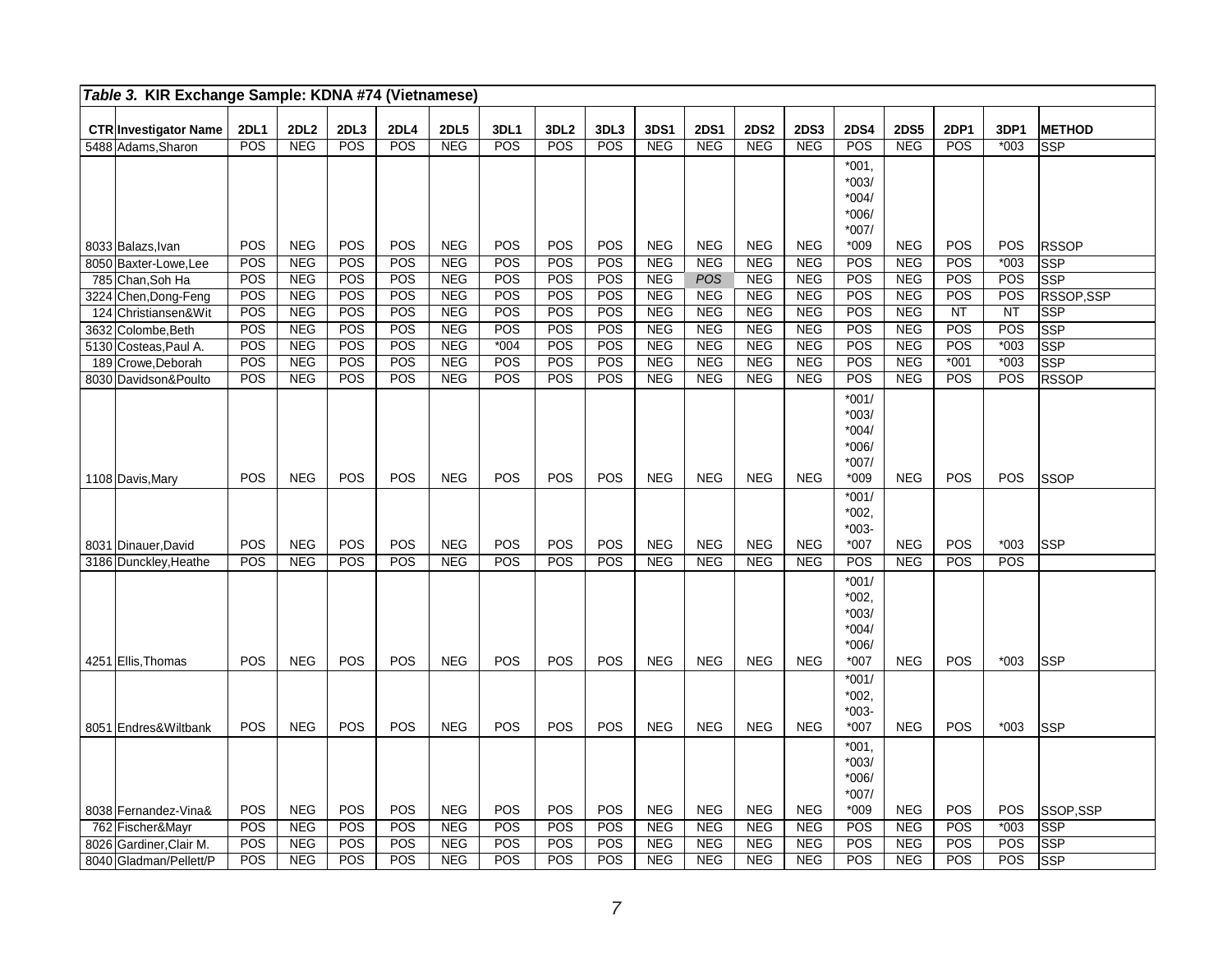| Table 3. KIR Exchange Sample: KDNA #74 (Vietnamese) |             |             |      |                  |             |                    |                  |      |            |             |             |             |                                                     |             |           |                    |                         |
|-----------------------------------------------------|-------------|-------------|------|------------------|-------------|--------------------|------------------|------|------------|-------------|-------------|-------------|-----------------------------------------------------|-------------|-----------|--------------------|-------------------------|
| <b>CTR Investigator Name</b>                        | <b>2DL1</b> | <b>2DL2</b> | 2DL3 | <b>2DL4</b>      | <b>2DL5</b> | 3DL1               | 3DL <sub>2</sub> | 3DL3 | 3DS1       | <b>2DS1</b> | <b>2DS2</b> | <b>2DS3</b> | <b>2DS4</b>                                         | <b>2DS5</b> | 2DP1      | 3DP1               | <b>METHOD</b>           |
|                                                     |             |             |      |                  |             |                    |                  |      |            |             |             |             | $*001/$<br>$*002,$<br>$*003/$                       |             |           |                    |                         |
| 4985 Graff, Ralph J.                                | POS         | <b>NEG</b>  | POS  | POS              | <b>NEG</b>  | POS                | POS              | POS  | <b>NEG</b> | <b>NEG</b>  | <b>NEG</b>  | <b>NEG</b>  | $*007$                                              | <b>NEG</b>  | POS       | POS                |                         |
| 8041 Han, Hoon                                      | POS         | <b>NEG</b>  | POS  | POS              | <b>NEG</b>  | POS                | POS              | POS  | <b>NEG</b> | <b>NEG</b>  | <b>NEG</b>  | <b>NEG</b>  | POS                                                 | <b>NEG</b>  | POS       | $*00301/0$<br>0302 | <b>SSP</b>              |
| 1461 Hidajat, M.                                    | POS         | NEG         | POS  | POS              | NEG         | POS                | POS              | POS  | NEG        | NEG         | NEG         | NEG         | POS                                                 | NEG         | POS       | $*003$             | SSP                     |
| 5000 Hsu, Susan H.                                  | POS         | <b>NEG</b>  | POS  | POS              | <b>NEG</b>  | POS                | POS              | POS  | <b>NEG</b> | <b>NEG</b>  | <b>NEG</b>  | <b>NEG</b>  | POS                                                 | <b>NEG</b>  | POS       | POS                | SSOP,SSP                |
| 2344 Hurley&Hartzman                                | POS         | NEG         | POS  | POS              | NEG         | POS                | POS              | POS  | NEG        | NEG         | NEG         | NEG         | POS                                                 | NEG         | POS       | POS                | SSP                     |
| 4337 Kim, Tai-Gyu                                   | POS         | <b>NEG</b>  | POS  | $\overline{POS}$ | NEG         | POS                | POS              | POS  | <b>NEG</b> | <b>NEG</b>  | NEG         | <b>NEG</b>  | $\overline{POS}$                                    | <b>NEG</b>  | POS       | POS                | SSP                     |
| 8037 Kotsch, Katja                                  | POS         | <b>NEG</b>  | POS  | POS              | <b>NEG</b>  | POS                | POS              | POS  | <b>NEG</b> | <b>NEG</b>  | <b>NEG</b>  | <b>NEG</b>  | POS                                                 | <b>NEG</b>  | POS       | POS                | $\overline{\text{SSP}}$ |
| 836 KuKuruga, Debor                                 | POS         | <b>NEG</b>  | POS  | POS              | <b>NEG</b>  | POS                | POS              | POS  | <b>NEG</b> | <b>NEG</b>  | <b>NEG</b>  | <b>NEG</b>  | POS                                                 | NEG         | POS       | POS                | $\overline{\text{SSP}}$ |
|                                                     |             |             |      |                  |             |                    |                  |      |            |             |             |             | FULL,                                               |             |           |                    |                         |
| 8046 Kusnierczyk, Piot                              | POS         | <b>NEG</b>  | POS  | POS              | <b>NEG</b>  | POS                | POS              | POS  | <b>NEG</b> | <b>NEG</b>  | <b>NEG</b>  | <b>NEG</b>  | DEL                                                 | <b>NEG</b>  | <b>NT</b> | NT                 | <b>MULTIPLEX SSP</b>    |
| 8061 Lanzer, G.                                     | POS         | <b>NEG</b>  | POS  | POS              | <b>NEG</b>  | POS                | POS              | POS  | <b>NEG</b> | <b>NEG</b>  | <b>NEG</b>  | <b>NEG</b>  | POS                                                 | <b>NEG</b>  | POS       | POS                | <b>SSP</b>              |
| 278 Lee, Jar-How                                    | POS         | <b>NEG</b>  | POS  | POS              | <b>NEG</b>  | POS                | POS              | POS  | <b>NEG</b> | <b>NEG</b>  | <b>NEG</b>  | <b>NEG</b>  | POS                                                 | <b>NEG</b>  | POS       | POS                | <b>RSSOP</b>            |
|                                                     |             |             |      |                  |             | $*002.$            |                  |      |            |             |             |             | $*001$<br>$*003/$<br>$*004/$<br>*006/<br>$*007/$    |             |           |                    |                         |
| 5142 Marsh, Steven                                  | POS         | <b>NEG</b>  | POS  | POS              | <b>NEG</b>  | $*00401$           | POS              | POS  | <b>NEG</b> | <b>NEG</b>  | <b>NEG</b>  | <b>NEG</b>  | $*009$                                              | <b>NEG</b>  | POS       | $*003. -$          | SSP                     |
| 733 Mytilineos, Joanni                              | POS         | NEG         | POS  | POS              | NEG         | POS                | POS              | POS  | <b>NEG</b> | <b>NEG</b>  | <b>NEG</b>  | NEG         | POS                                                 | NEG         | POS       | POS                | <b>SSP</b>              |
| 8039 Noreen, Harriet                                | POS         | NEG         | POS  | POS              | NEG         | POS                | POS              | POS  | <b>NEG</b> | NEG         | NEG         | <b>NEG</b>  | $\overline{POS}$                                    | NEG         | POS       | POS                | SSP                     |
| 8022 Olerup, Olle                                   | POS         | NEG         | POS  | POS              | <b>NEG</b>  | POS                | POS              | POS  | <b>NEG</b> | <b>NEG</b>  | <b>NEG</b>  | <b>NEG</b>  | POS                                                 | <b>NEG</b>  | POS       | POS                | SSP                     |
| 3966 Permpikul&Vejba                                | POS         | <b>NEG</b>  | POS  | POS              | <b>NEG</b>  | POS                | POS              | POS  | <b>NEG</b> | <b>NEG</b>  | <b>NEG</b>  | <b>NEG</b>  | POS                                                 | <b>NEG</b>  | POS       | POS                | <b>SSP</b>              |
| 16 Pidwell, Diane J.                                | POS         | <b>NEG</b>  | POS  | POS              | <b>NEG</b>  | POS                | POS              | POS  | <b>NEG</b> | <b>NEG</b>  | <b>NEG</b>  | <b>NEG</b>  | <b>POS</b>                                          | <b>NEG</b>  | POS       | POS                | RSSOP, SSP              |
| 3753 Reed&Rajalingam                                | POS         | <b>NEG</b>  | POS  | POS              | <b>NEG</b>  | POS                | POS              | POS  | <b>NEG</b> | <b>NEG</b>  | <b>NEG</b>  | <b>NEG</b>  | POS                                                 | <b>NEG</b>  | POS       | POS                | <b>RSSOP</b>            |
| 3798 Reinsmoen, Nanc                                | POS         | <b>NEG</b>  | POS  | POS              | <b>NEG</b>  | POS                | POS              | POS  | <b>NEG</b> | <b>NEG</b>  | <b>NEG</b>  | <b>NEG</b>  | $*001/$<br>$*002,$<br>$*003-$<br>$*007$             | <b>NEG</b>  | POS       | $*003$             | SSP,SSOP                |
| 8060 Rost&Klein                                     | POS         | NEG         | POS  | POS              | <b>NEG</b>  | POS                | POS              | POS  | <b>NEG</b> | NEG         | <b>NEG</b>  | <b>NEG</b>  | POS                                                 | NEG         | POS       | POS                | <b>RSSOP</b>            |
| 1694 Sauer&Gottwald                                 | POS         | <b>NEG</b>  | POS  | POS              | <b>NEG</b>  | POS                | POS              | POS  | <b>NEG</b> | <b>NEG</b>  | <b>NEG</b>  | <b>NEG</b>  | POS                                                 | <b>NEG</b>  | POS       | POS                | <b>SSP</b>              |
|                                                     |             |             |      |                  |             |                    |                  |      |            |             |             |             | $*001/$<br>$*002,$<br>$*003/$<br>$*004/$<br>$*006/$ |             |           |                    |                         |
| 3410 Schroeder, M.L.                                | POS         | <b>NEG</b>  | POS  | POS              | <b>NEG</b>  | POS                | POS              | POS  | <b>NEG</b> | NEG         | <b>NEG</b>  | <b>NEG</b>  | $*007$                                              | <b>NEG</b>  | POS       | $*003$             | <b>SSP</b>              |
| 1426 Senitzer, David                                | POS         | <b>NEG</b>  | POS  | POS              | <b>NEG</b>  | $*002,$<br>$*0401$ | POS              | POS  | <b>NEG</b> | <b>NEG</b>  | <b>NEG</b>  | <b>NEG</b>  | FULL,<br><b>DEL</b>                                 | <b>NEG</b>  | POS       | POS                | MULTIPLEX SSP           |
| 702 Spannagl, Michae                                | POS         | NEG         | POS  | POS              | NEG         | POS                | POS              | POS  | <b>NEG</b> | <b>NEG</b>  | NEG         | <b>NEG</b>  | POS                                                 | NEG         | POS       | POS                | <b>SSP</b>              |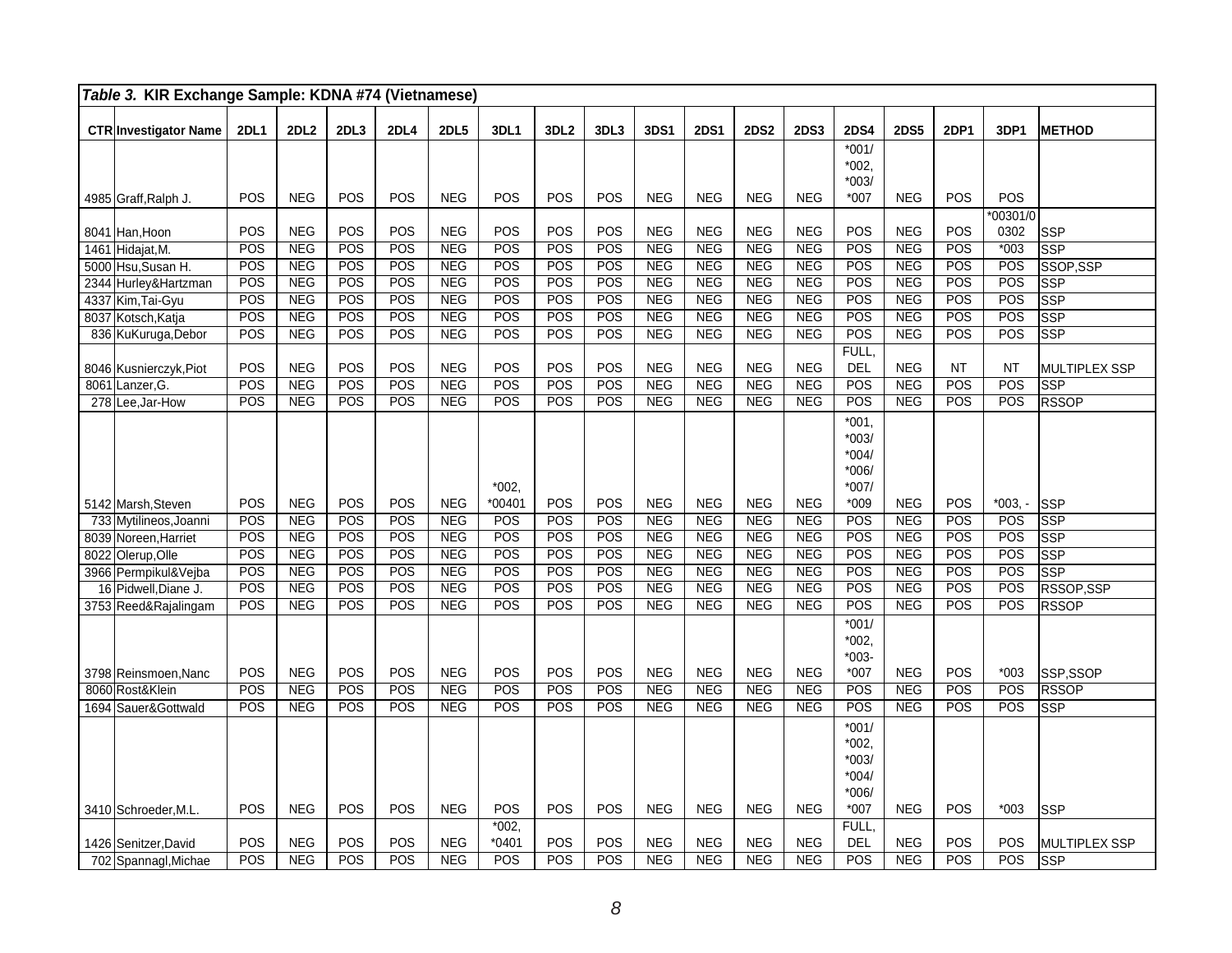| Table 3. KIR Exchange Sample: KDNA #74 (Vietnamese) |             |                          |            |                                                         |                          |            |                  |            |                          |                          |                          |                          |                                                  |                          |                  |                              |                          |
|-----------------------------------------------------|-------------|--------------------------|------------|---------------------------------------------------------|--------------------------|------------|------------------|------------|--------------------------|--------------------------|--------------------------|--------------------------|--------------------------------------------------|--------------------------|------------------|------------------------------|--------------------------|
| <b>CTR Investigator Name</b>                        | <b>2DL1</b> | 2DL <sub>2</sub>         | 2DL3       | <b>2DL4</b>                                             | <b>2DL5</b>              | 3DL1       | 3DL <sub>2</sub> | 3DL3       | 3DS1                     | <b>2DS1</b>              | <b>2DS2</b>              | <b>2DS3</b>              | <b>2DS4</b>                                      | <b>2DS5</b>              | <b>2DP1</b>      | 3DP1                         | <b>METHOD</b>            |
| 746 Stamm, Luz                                      | POS         | <b>NEG</b>               | POS        | POS                                                     | <b>NEG</b>               | POS        | POS              | POS        | <b>NEG</b>               | <b>NEG</b>               | <b>NEG</b>               | <b>NEG</b>               | $*001/$<br>$*003/$<br>$*004/$<br>*006/<br>$*007$ | <b>NEG</b>               | POS              | POS                          | <b>SSOP</b>              |
| 769 Tavoularis, Sofia                               | <b>POS</b>  | <b>NEG</b>               | <b>POS</b> | *001-<br>$*005/$<br>*007/<br>*008/<br>$*011/$<br>$*012$ | <b>NEG</b>               | POS        | POS              | POS        | <b>NEG</b>               | NEG                      | <b>NEG</b>               | <b>NEG</b>               | $*001/$<br>$*003/$<br>*006/<br>$*007/$<br>$*009$ | <b>NEG</b>               | <b>POS</b>       | $*003/$<br>$*005/$<br>$*006$ |                          |
| 230 Thoni.Deborah                                   | POS         | NEG                      | <b>NEG</b> | <b>NEG</b>                                              | NEG                      | POS        | POS              | POS        | NEG                      | <b>NEG</b>               | <b>NEG</b>               | <b>NEG</b>               | POS                                              | NEG                      | POS              | POS                          |                          |
| 747 Tiercy, Jean-Marie                              | POS         | <b>NEG</b>               | POS        | POS                                                     | <b>NEG</b>               | POS        | POS              | POS        | <b>NEG</b>               | <b>NEG</b>               | <b>NEG</b>               | <b>NEG</b>               | $*001/$<br>$*002,$<br>$*003-$<br>*007            | <b>NEG</b>               | POS              | $*003$                       | <b>SSP</b>               |
| 5451 Tilanus, Marcel                                | POS         | <b>NT</b>                | POS        | POS                                                     | <b>NEG</b>               | POS        | POS              | POS        | <b>NEG</b>               | <b>NEG</b>               | <b>NEG</b>               | <b>NEG</b>               | POS                                              | <b>NEG</b>               | POS              | POS                          | <b>RSSOP</b>             |
|                                                     |             |                          |            |                                                         |                          |            |                  |            |                          |                          |                          |                          | $*001,$<br>$*003/$<br>$*004/$<br>$*006-$         |                          |                  |                              |                          |
| 4021 Trachtenberg, Eliz                             | POS         | <b>NEG</b>               | POS        | POS                                                     | <b>NEG</b>               | POS        | POS              | POS        | <b>NEG</b>               | <b>NEG</b>               | <b>NEG</b>               | <b>NEG</b>               | $*009$                                           | <b>NEG</b>               | POS              | <b>POS</b>                   | MALDI-TOF                |
| 8024 Trowsdale, John                                | POS         | <b>NEG</b>               | POS        | <b>NT</b>                                               | <b>NEG</b>               | <b>POS</b> | <b>NT</b>        | POS        | <b>NEG</b>               | <b>NEG</b>               | <b>NEG</b>               | <b>NEG</b>               | FULL.<br>DEL                                     | <b>NEG</b>               | POS              | POS                          | <b>SSP</b>               |
| 5462 Turner, E.V.                                   | POS         | <b>NEG</b>               | POS        | POS                                                     | <b>NEG</b>               | POS        | POS              | POS        | <b>NEG</b>               | <b>NEG</b>               | <b>NEG</b>               | <b>NEG</b>               | $*001-$<br>$*004/$<br>$*006$                     | <b>NEG</b>               | POS              | $*003$                       | <b>SSP</b>               |
| 8053 Tyan, Dolly                                    | POS         | <b>NEG</b>               | POS        | POS                                                     | <b>NEG</b>               | POS        | POS              | POS        | <b>NEG</b>               | <b>NEG</b>               | <b>NEG</b>               | <b>NEG</b>               | $*001/$<br>*002,<br>$*003-$<br>$*007$            | <b>NEG</b>               | POS              | $*003$                       | <b>SSP</b>               |
|                                                     |             |                          |            |                                                         |                          |            |                  |            |                          |                          |                          |                          | $*001/$<br>$*002,$<br>$*003-$                    |                          |                  |                              |                          |
| 8028 Uhrberg, Markus                                | POS<br>POS  | <b>NEG</b><br><b>NEG</b> | POS<br>POS | <b>NT</b><br>POS                                        | <b>NEG</b><br><b>NEG</b> | POS<br>POS | POS<br>POS       | NT<br>POS  | <b>NEG</b><br><b>NEG</b> | <b>NEG</b><br><b>NEG</b> | <b>NEG</b><br><b>NEG</b> | <b>NEG</b><br><b>NEG</b> | $*007$<br>POS                                    | <b>NEG</b><br><b>NEG</b> | <b>NT</b><br>POS | <b>NT</b><br>$*003$          | <b>SSP</b><br><b>SSP</b> |
| 3775 Vidan-Jeras, Blan<br>8023 Vilches, Carlos      | <b>POS</b>  | <b>NEG</b>               | POS        | POS                                                     | <b>NEG</b>               | POS        | POS              | POS        | <b>NEG</b>               | <b>NEG</b>               | <b>NEG</b>               | <b>NEG</b>               | $*001.$<br><b>DEL</b>                            | <b>NEG</b>               | POS              | $*003/$<br>$*005/$<br>$*006$ | <b>SSP</b>               |
| 8047 Wassmuth, Ralf                                 | <b>POS</b>  | <b>NEG</b>               | POS        | POS                                                     | <b>NEG</b>               | POS        | POS              | <b>POS</b> | <b>NEG</b>               | <b>NEG</b>               | <b>NEG</b>               | <b>NEG</b>               | POS                                              | <b>NEG</b>               | POS              | POS                          | <b>SSP</b>               |
| 705 Watkins, David I.                               | POS         | <b>NEG</b>               | POS        | POS                                                     | <b>NEG</b>               | POS        | POS              | POS        | <b>NEG</b>               | <b>NEG</b>               | <b>NEG</b>               | <b>NEG</b>               | $*001-$<br>$*007$                                | <b>NEG</b>               | POS              | $*003$                       | <b>SSP</b>               |
| 1466 Yu, Neng                                       | POS         | <b>NEG</b>               | POS        | POS                                                     | <b>NEG</b>               | POS        | POS              | POS        | <b>NEG</b>               | <b>NEG</b>               | <b>NEG</b>               | <b>NEG</b>               | POS                                              | <b>NEG</b>               | POS              | POS                          | <b>RSSOP</b>             |
| 713 Zachary, Andrea                                 | POS         | <b>NEG</b>               | POS        | POS                                                     | <b>NEG</b>               | POS        | POS              | POS        | <b>NEG</b>               | <b>NEG</b>               | <b>NEG</b>               | <b>NEG</b>               | POS                                              | <b>NEG</b>               | POS              | $*003$                       | $\overline{\text{SSP}}$  |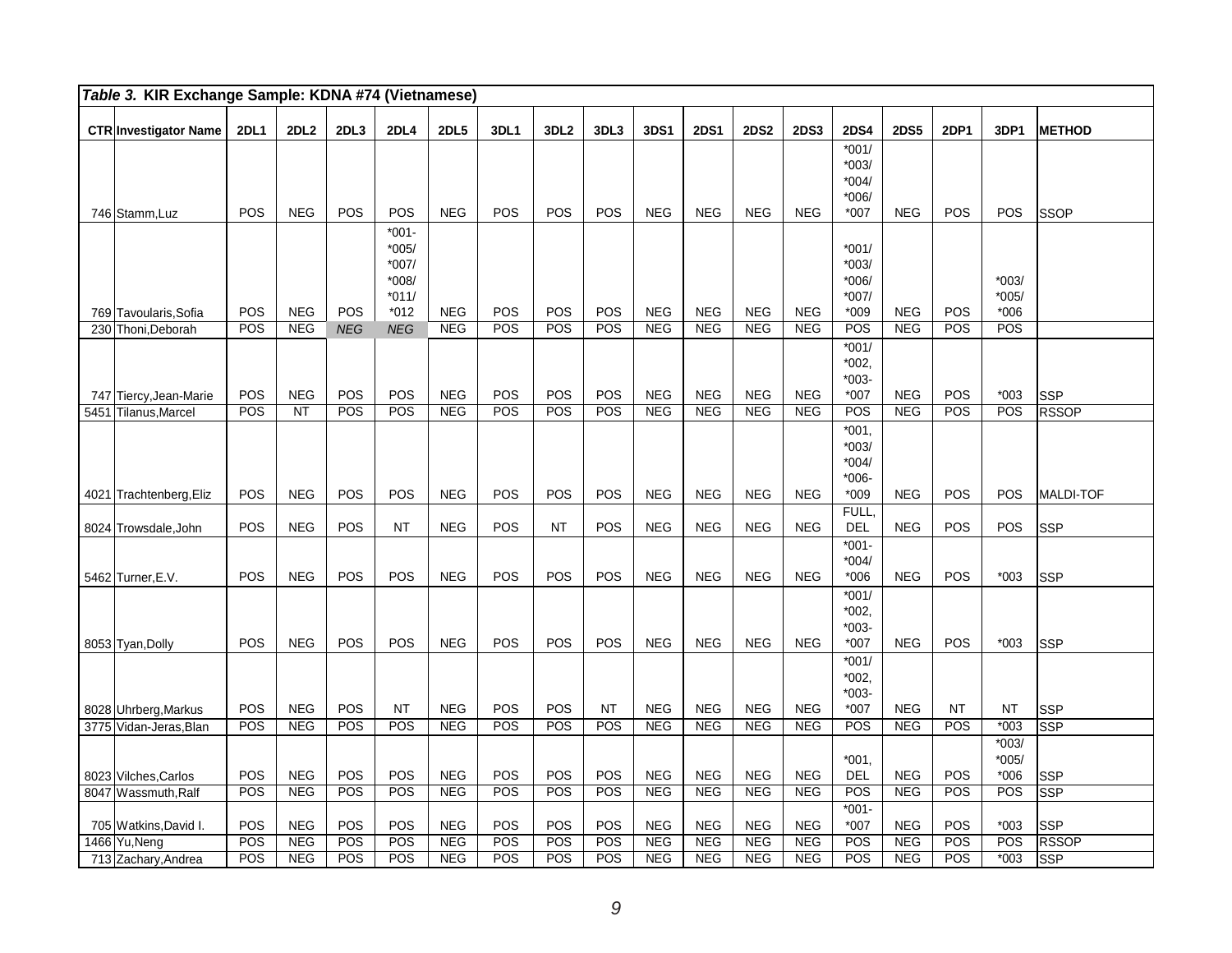| Table 4. KIR Exchange Sample: KDNA #75 (Hispanic) |             |                               |            |             |                    |                                                     |                  |            |            |             |             |             |                                                    |             |             |                                         |               |
|---------------------------------------------------|-------------|-------------------------------|------------|-------------|--------------------|-----------------------------------------------------|------------------|------------|------------|-------------|-------------|-------------|----------------------------------------------------|-------------|-------------|-----------------------------------------|---------------|
| <b>CTR</b> Investigator Name                      | <b>2DL1</b> | 2DL <sub>2</sub>              | 2DL3       | <b>2DL4</b> | <b>2DL5</b>        | 3DL1                                                | 3DL <sub>2</sub> | 3DL3       | 3DS1       | <b>2DS1</b> | <b>2DS2</b> | <b>2DS3</b> | <b>2DS4</b>                                        | <b>2DS5</b> | <b>2DP1</b> | 3DP1                                    | <b>METHOD</b> |
| 5488 Adams, Sharon                                | POS         | POS                           | POS        | POS         | A                  | POS                                                 | <b>POS</b>       | POS        | POS        | <b>POS</b>  | POS         | <b>NEG</b>  | $*003-$<br>$*007$                                  | <b>POS</b>  | POS         | <b>POS</b>                              | <b>SSP</b>    |
| 8033 Balazs, Ivan                                 | <b>POS</b>  | $*001-$<br>$*003/$<br>*005    | POS        | POS         | POS                | <b>POS</b>                                          | POS              | POS        | POS        | POS         | POS         | <b>NEG</b>  | $*003/$<br>$*004/$<br>$*006/$<br>$*007/$<br>$*009$ | POS         | <b>POS</b>  | <b>POS</b>                              | <b>RSSOP</b>  |
|                                                   | POS         | POS                           | POS        | POS         | A*001/<br>$*005$   | POS                                                 | POS              | POS        | POS        | POS         | POS         | <b>NEG</b>  | $*003/$<br>$*004/$<br>*006/<br>$*007$              | POS         | POS         | POS                                     |               |
| 8050 Baxter-Lowe, Lee<br>785 Chan, Soh Ha         | POS         | POS                           | POS        | POS         | POS                | POS                                                 | POS              | POS        | POS        | POS         | POS         | <b>NEG</b>  | POS                                                | POS         | POS         | POS                                     | SSP<br>SSP    |
| 3224 Chen, Dong-Feng                              | POS         | POS                           | POS        | POS         | <b>NOVEL</b>       | POS                                                 | POS              | POS        | POS        | POS         | POS         | <b>NEG</b>  | POS                                                | POS         | POS         | POS                                     | RSSOP, SSP    |
| 124 Christiansen&Wit                              | POS         | POS                           | POS        | POS         | POS                | POS                                                 | POS              | POS        | POS        | POS         | POS         | <b>NEG</b>  | POS                                                | POS         | NT          | NT                                      | <b>SSP</b>    |
| 3632 Colombe, Beth                                | POS         | POS                           | POS        | POS         | POS                | POS                                                 | POS              | POS        | POS        | POS         | POS         | <b>NEG</b>  | POS                                                | POS         | POS         | POS                                     | SSP           |
|                                                   |             |                               |            |             |                    | $*001/$<br>$*002/$<br>$*005-$<br>$*009/$<br>$*015-$ |                  |            |            | $*002-$     |             |             | $*003/$<br>$*004/$<br>*006/<br>$*007/$             |             |             |                                         |               |
| 5130 Costeas, Paul A.                             | <b>POS</b>  | POS                           | <b>POS</b> | <b>POS</b>  | Α                  | $*044$                                              | POS              | <b>POS</b> | <b>POS</b> | $*004$      | <b>POS</b>  | <b>NEG</b>  | $*009$                                             | POS         | <b>POS</b>  | $*003$                                  | <b>SSP</b>    |
| 189 Crowe, Deborah                                | POS         | POS                           | POS        | POS         | $A*001/$<br>$*005$ | POS                                                 | POS              | POS        | POS        | <b>POS</b>  | POS         | <b>NEG</b>  | $*003-$<br>$*007$                                  | POS         | POS         | POS                                     | SSP           |
| 8030 Davidson&Poulto                              | POS         | POS                           | POS        | POS         | POS                | POS                                                 | POS              | POS        | POS        | POS         | POS         | NEG         | POS                                                | POS         | POS         | POS                                     | <b>RSSOP</b>  |
| 1108 Davis, Mary                                  | <b>POS</b>  | $*001 -$<br>$*003/$<br>$*005$ | POS        | POS         | POS                | POS                                                 | POS              | <b>POS</b> | POS        | POS         | POS         | <b>NEG</b>  | $*003/$<br>$*004/$<br>*006/<br>$*007/$<br>$*009$   | POS         | <b>POS</b>  | POS                                     | <b>SSOP</b>   |
| 8031 Dinauer, David                               | POS         | POS                           | POS        | POS         | Α                  | POS                                                 | POS              | POS        | POS        | POS         | POS         | NEG         | $*003-$<br>$*007$                                  | POS         | POS         | $*001/$<br>$*002/$<br>$*004,$<br>$*003$ | <b>SSP</b>    |
| 3186 Dunckley, Heathe                             | POS         | POS                           | <b>POS</b> | POS         | POS                | POS                                                 | POS              | POS        | POS        | POS         | POS         | <b>NEG</b>  | POS                                                | POS         | POS         | POS                                     |               |
| 4251 Ellis, Thomas                                | <b>POS</b>  | POS                           | POS        | POS         | Α                  | POS                                                 | POS              | POS        | POS        | POS         | POS         | <b>NEG</b>  | $*003/$<br>$*004/$<br>$*006/$<br>$*007$            | POS         | POS         | $*001/$<br>$*002/$<br>$*004.$<br>$*003$ | <b>SSP</b>    |
| 8051 Endres& Wiltbank                             | <b>POS</b>  | <b>POS</b>                    | POS        | POS         | Α                  | POS                                                 | POS              | <b>POS</b> | POS        | <b>POS</b>  | <b>POS</b>  | <b>NEG</b>  | $*003-$<br>$*007$                                  | <b>POS</b>  | POS         | $*001/$<br>$*002/$<br>$*004,$<br>$*003$ | <b>SSP</b>    |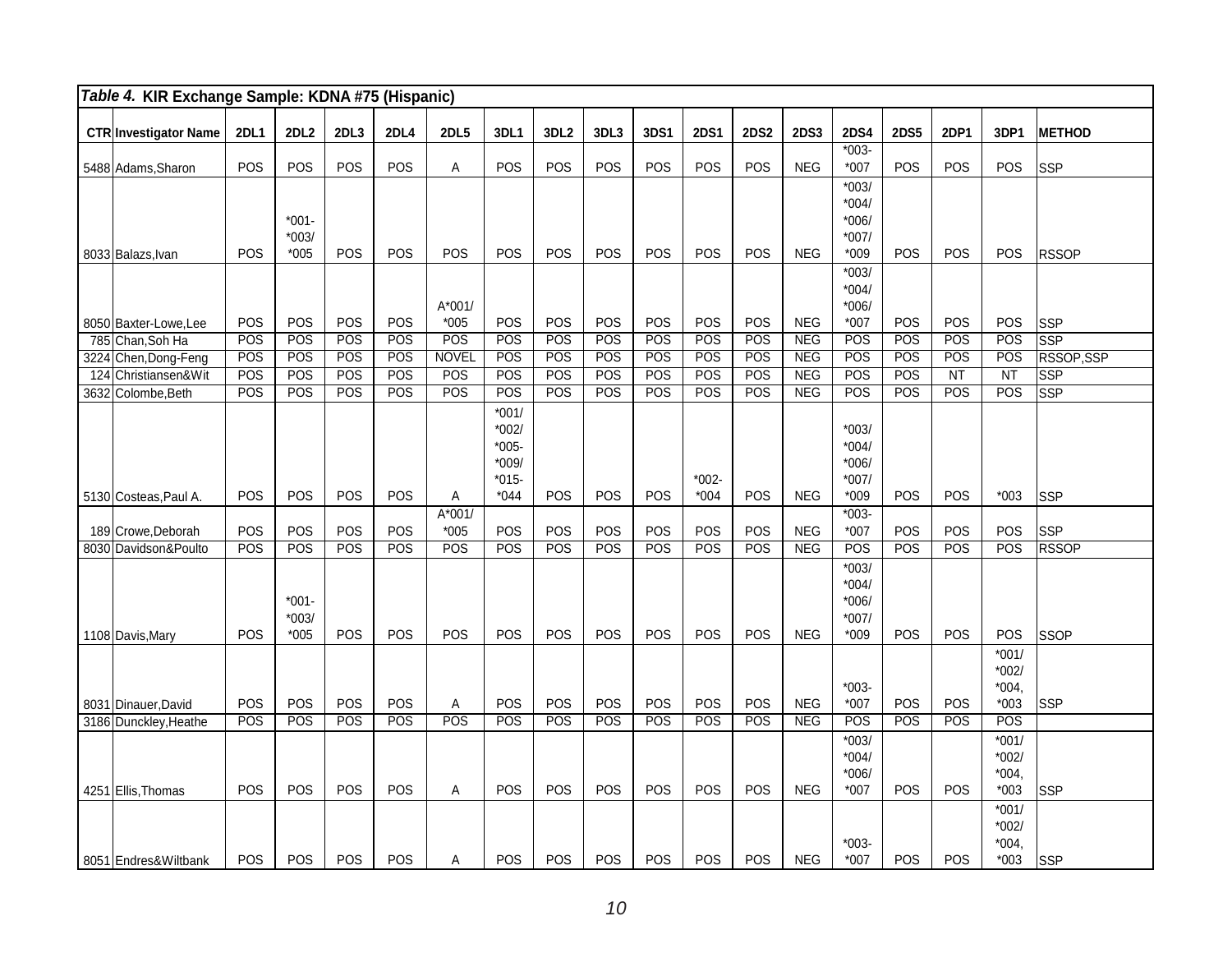| Table 4. KIR Exchange Sample: KDNA #75 (Hispanic) |             |                   |            |             |              |             |                  |                   |                   |             |             |                          |                    |                   |             |                    |                            |
|---------------------------------------------------|-------------|-------------------|------------|-------------|--------------|-------------|------------------|-------------------|-------------------|-------------|-------------|--------------------------|--------------------|-------------------|-------------|--------------------|----------------------------|
| <b>CTR Investigator Name</b>                      | <b>2DL1</b> | 2DL <sub>2</sub>  | 2DL3       | <b>2DL4</b> | <b>2DL5</b>  | <b>3DL1</b> | 3DL <sub>2</sub> | 3DL3              | 3DS1              | <b>2DS1</b> | <b>2DS2</b> | <b>2DS3</b>              | <b>2DS4</b>        | <b>2DS5</b>       | <b>2DP1</b> | 3DP1               | <b>METHOD</b>              |
|                                                   |             |                   |            |             |              |             |                  |                   |                   |             |             |                          | $*003/$            |                   |             |                    |                            |
|                                                   |             |                   |            |             |              |             |                  |                   |                   |             |             |                          | $*006/$            |                   |             |                    |                            |
|                                                   |             |                   |            |             |              |             |                  |                   |                   |             |             |                          | $*007/$            |                   |             |                    |                            |
|                                                   |             |                   |            |             |              |             |                  |                   |                   |             |             |                          | $*009,$            |                   |             |                    |                            |
|                                                   |             |                   |            |             |              |             |                  |                   |                   |             |             |                          | $*003/$            |                   |             |                    |                            |
|                                                   |             |                   |            |             |              |             |                  |                   |                   |             |             |                          | $*006/$<br>$*007/$ |                   |             |                    |                            |
| 8038 Fernandez-Vina&                              | POS         | <b>NEG</b>        | <b>NEG</b> | <b>NEG</b>  | <b>NOVEL</b> | POS         | POS              | POS               | POS               | POS         | POS         | <b>NEG</b>               | $*009$             | POS               | POS         | POS                | SSOP,SSP                   |
|                                                   |             |                   |            |             |              |             |                  |                   |                   |             |             |                          | $*003-$            |                   |             |                    |                            |
| 762 Fischer&Mayr                                  | POS         | POS               | POS        | POS         | POS          | POS         | POS              | POS               | POS               | POS         | POS         | <b>NEG</b>               | $*007$             | POS               | POS         | $*002$             | <b>SSP</b>                 |
| 8026 Gardiner, Clair M.                           | POS         | POS               | POS        | POS         | POS          | POS         | POS              | POS               | POS               | POS         | POS         | <b>NEG</b>               | POS                | POS               | POS         | POS                | SSP                        |
| 8040 Gladman/Pellett/P                            | POS         | POS               | POS        | POS         | POS          | POS         | POS              | POS               | POS               | POS         | POS         | <b>NEG</b>               | POS                | POS               | POS         | POS                | <b>SSP</b>                 |
|                                                   |             |                   |            |             |              |             |                  |                   |                   |             |             |                          | $*003/$            |                   |             |                    |                            |
| 4985 Graff,Ralph J.                               | POS         | POS               | POS        | POS         | Α            | POS         | POS              | POS               | POS               | POS         | POS         | <b>NEG</b>               | $*007$             | POS               | POS         | POS                |                            |
|                                                   |             |                   |            |             |              |             |                  |                   |                   |             |             |                          | $*003/$            |                   |             |                    |                            |
|                                                   |             |                   |            |             |              |             |                  |                   |                   |             |             |                          | $*004/$            |                   |             |                    |                            |
| 8041 Han, Hoon                                    | POS         | POS               | POS        | POS         | POS          | POS         | POS              | POS               | POS               | POS         | POS         | <b>NEG</b>               | $*006$<br>$*003-$  | POS               | POS         | POS                | <b>SSP</b>                 |
| 1461 Hidajat, M.                                  | <b>POS</b>  | POS               | POS        | <b>POS</b>  | Α            | POS         | POS              | POS               | <b>POS</b>        | <b>NEG</b>  | POS         | <b>NEG</b>               | $*007$             | <b>POS</b>        | POS         | <b>POS</b>         | <b>SSP</b>                 |
| 5000 Hsu, Susan H.                                | POS         | POS               | POS        | POS         | POS          | POS         | POS              | POS               | POS               | POS         | POS         | <b>NEG</b>               | POS                | POS               | POS         | POS                | SSOP.SSP                   |
| 2344 Hurley& Hartzman                             | POS         | POS               | POS        | POS         | POS          | POS         | POS              | POS               | POS               | POS         | POS         | <b>NEG</b>               | POS                | POS               | POS         | POS                | SSP                        |
| 4337 Kim, Tai-Gyu                                 | POS         | POS               | <b>NEG</b> | POS         | POS          | POS         | POS              | POS               | POS               | POS         | POS         | <b>NEG</b>               | POS                | POS               | POS         | POS                | SSP                        |
| 8037 Kotsch, Katja                                | POS         | POS               | POS        | POS         | POS          | POS         | POS              | POS               | POS               | POS         | POS         | <b>NEG</b>               | POS                | POS               | POS         | POS                | SSP                        |
| 836 KuKuruga, Debor                               | POS         | POS               | POS        | POS         | POS          | POS         | POS              | POS               | POS               | POS         | POS         | <b>NEG</b>               | POS                | POS               | POS         | POS                | SSP                        |
| 8046 Kusnierczyk, Piot                            | POS         | POS               | POS        | POS         | POS          | POS         | POS              | POS               | POS               | POS         | POS         | <b>NEG</b>               | <b>DEL</b>         | POS               | NT          | <b>NT</b>          | <b>MULTIPLEX SSP</b>       |
| 8061 Lanzer, G.                                   | POS         | POS               | POS        | POS         | A            | POS         | POS              | POS               | <b>POS</b>        | POS         | POS         | <b>NEG</b>               | POS                | POS               | POS         | POS                | <b>SSP</b>                 |
| 278 Lee, Jar-How                                  | <b>POS</b>  | POS               | POS        | POS         | <b>NEG</b>   | POS         | POS              | POS               | POS               | POS         | POS         | <b>NEG</b>               | POS                | POS               | POS         | POS                | <b>RSSOP</b>               |
|                                                   |             |                   |            |             |              |             |                  |                   |                   |             |             |                          | $*003/$            |                   |             |                    |                            |
|                                                   |             |                   |            |             |              |             |                  |                   |                   |             |             |                          | $*004/$            |                   |             | $*001/$            |                            |
|                                                   |             |                   |            |             |              |             |                  |                   |                   |             |             |                          | $*006/$<br>$*007/$ |                   |             | $*002/$<br>$*004.$ |                            |
| 5142 Marsh, Steven                                | POS         | POS               | POS        | POS         | POS          | $*00101$    | POS              | POS               | POS               | POS         | POS         | <b>NEG</b>               | $*009.$            | POS               | POS         | $*003$             | <b>SSP</b>                 |
| 733 Mytilineos, Joanni                            | POS         | POS               | <b>POS</b> | POS         | POS          | POS         | <b>POS</b>       | POS               | <b>POS</b>        | POS         | POS         | <b>NEG</b>               | POS                | <b>POS</b>        | POS         | POS                | $\overline{\text{SSP}}$    |
| 8039 Noreen, Harriet                              | POS         | <b>NEG</b>        | POS        | POS         | POS          | POS         | POS              | <b>POS</b>        | POS               | POS         | POS         | <b>NEG</b>               | POS                | POS               | POS         | POS                | <b>SSP</b>                 |
| 8022 Olerup, Olle                                 | POS         | <b>POS</b>        | POS        | POS         | POS          | POS         | POS              | POS               | POS               | POS         | POS         | <b>NEG</b>               | POS                | POS               | POS         | POS                | SSP                        |
| 3966 Permpikul& Vejba                             | POS         | POS               | POS        | POS         | POS          | POS         | POS              | POS               | POS               | POS         | POS         | <b>NEG</b>               | POS                | POS               | POS         | POS                | <b>SSP</b>                 |
| 16 Pidwell, Diane J.                              | POS         | POS               | POS        | POS         | A            | POS         | POS              | POS               | POS               | POS         | POS         | <b>NEG</b>               | POS                | POS               | POS         | POS                | RSSOP.SSP                  |
| 3753 Reed&Rajalingam                              | POS         | POS               | POS        | POS         | POS          | POS         | POS              | POS               | <b>POS</b>        | POS         | POS         | <b>NEG</b>               | POS                | POS               | POS         | POS                | <b>RSSOP</b>               |
|                                                   |             |                   |            |             |              |             |                  |                   |                   |             |             |                          | $*003-$            |                   |             | $*001 -$           |                            |
| 3798 Reinsmoen, Nanc                              | POS<br>POS  | POS               | POS        | POS         | A<br>POS     | POS<br>POS  | POS              | POS               | POS               | POS         | POS<br>POS  | <b>NEG</b>               | *007               | POS               | POS<br>POS  | $*004$             | SSP, SSOP                  |
| 8060 Rost&Klein                                   | <b>POS</b>  | <b>NEG</b><br>POS | POS<br>POS | POS<br>POS  | POS          | POS         | POS<br>POS       | POS<br><b>POS</b> | POS<br><b>POS</b> | POS<br>POS  | POS         | <b>NEG</b><br><b>NEG</b> | POS<br>POS         | POS<br><b>POS</b> | POS         | POS<br>POS         | <b>RSSOP</b><br><b>SSP</b> |
| 1694 Sauer& Gottwald                              |             |                   |            |             |              |             |                  |                   |                   |             |             |                          | $*003/$            |                   |             | $*001/$            |                            |
|                                                   |             |                   |            |             |              |             |                  |                   |                   |             |             |                          | $*004/$            |                   |             | *002/              |                            |
|                                                   |             |                   |            |             |              |             |                  |                   |                   |             |             |                          | $*006/$            |                   |             | $*004.$            |                            |
| 3410 Schroeder, M.L.                              | <b>POS</b>  | POS               | <b>POS</b> | <b>POS</b>  | Α            | <b>POS</b>  | <b>POS</b>       | <b>POS</b>        | POS               | <b>POS</b>  | POS         | <b>NEG</b>               | $*007$             | <b>POS</b>        | <b>POS</b>  | $*003$             | <b>SSP</b>                 |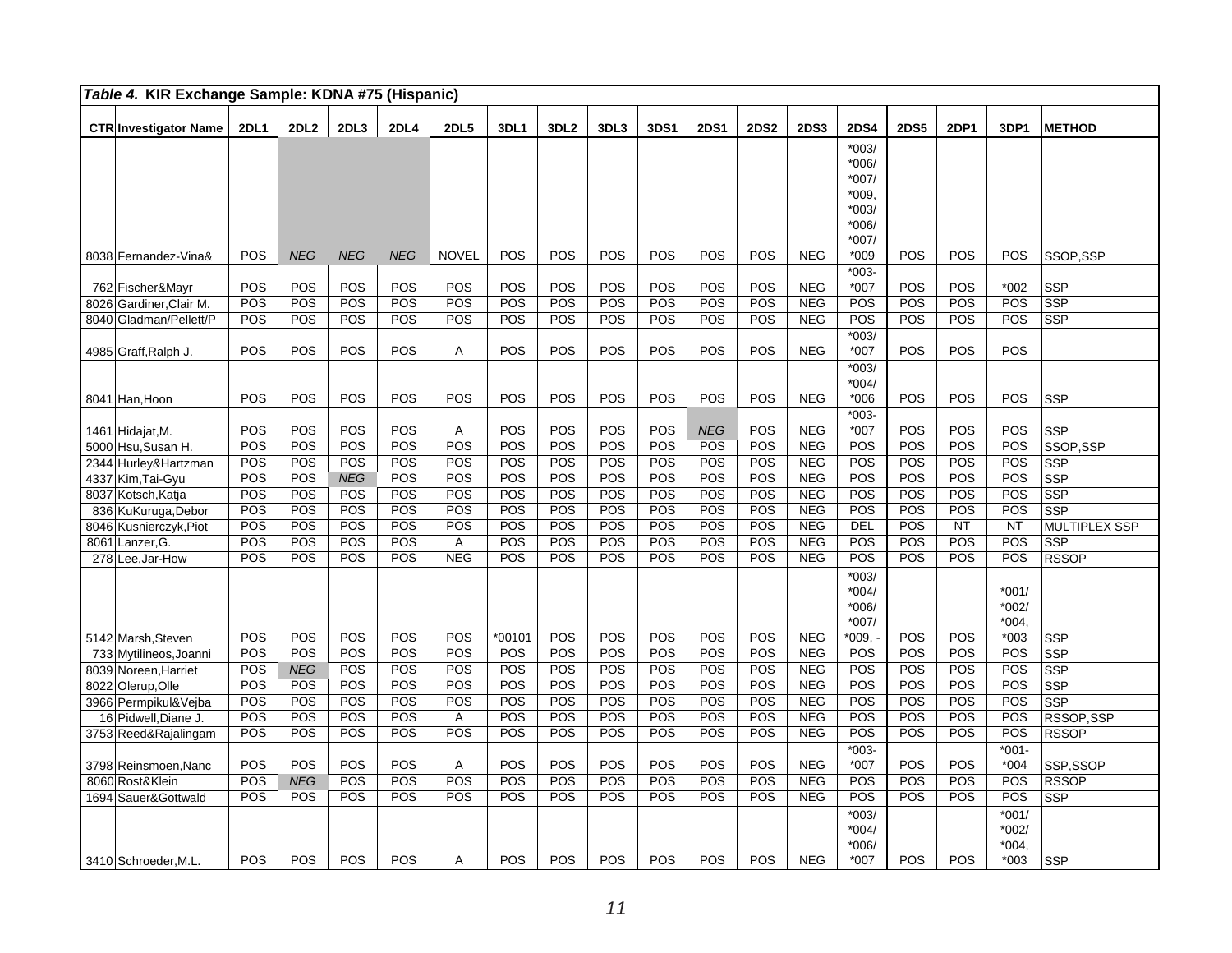| Table 4. KIR Exchange Sample: KDNA #75 (Hispanic) |             |                               |            |                                                           |                    |            |                  |            |            |                                         |             |             |                                                    |             |           |                                                   |                  |
|---------------------------------------------------|-------------|-------------------------------|------------|-----------------------------------------------------------|--------------------|------------|------------------|------------|------------|-----------------------------------------|-------------|-------------|----------------------------------------------------|-------------|-----------|---------------------------------------------------|------------------|
| <b>CTR Investigator Name</b>                      | <b>2DL1</b> | 2DL <sub>2</sub>              | 2DL3       | <b>2DL4</b>                                               | <b>2DL5</b>        | 3DL1       | 3DL <sub>2</sub> | 3DL3       | 3DS1       | <b>2DS1</b>                             | <b>2DS2</b> | <b>2DS3</b> | <b>2DS4</b>                                        | <b>2DS5</b> | 2DP1      | 3DP1                                              | <b>METHOD</b>    |
| 1426 Senitzer, David                              | POS         | POS                           | POS        | POS                                                       | $A*001$            | POS        | POS              | POS        | POS        | POS                                     | POS         | <b>NEG</b>  | DEL                                                | POS         | POS       | <b>POS</b>                                        | MULTIPLEX SSP    |
| 702 Spannagl, Michae                              | POS         | POS                           | POS        | POS                                                       | A                  | POS        | POS              | POS        | POS        | POS                                     | POS         | NEG         | <b>DEL</b>                                         | POS         | POS       | POS                                               | <b>SSP</b>       |
| 746 Stamm, Luz                                    | POS         | $*001 -$<br>$*003/$<br>$*005$ | <b>POS</b> | POS                                                       | POS                | <b>POS</b> | POS              | POS        | POS        | POS                                     | POS         | <b>NEG</b>  | $*003/$<br>$*004/$<br>$*006/$<br>$*007$            | POS         | POS       | <b>POS</b>                                        | <b>SSOP</b>      |
| 769 Tavoularis, Sofia                             | POS         | $*001 -$<br>$*003/$<br>$*005$ | POS        | $*001-$<br>*005/<br>$*007/$<br>*008/<br>$*011/$<br>$*012$ | $A*001/$<br>$*005$ | POS        | POS              | POS        | POS        | $*002/$<br>$*003/$<br>$*004/$<br>$*008$ | POS         | <b>NEG</b>  | $*003/$<br>$*004/$<br>$*006/$<br>$*007/$<br>$*009$ | POS         | POS       | $*001 -$<br>$*006$                                |                  |
| 230 Thoni, Deborah                                | POS         | POS                           | POS        | POS                                                       | POS                | POS        | POS              | POS        | <b>POS</b> | <b>POS</b>                              | POS         | <b>NEG</b>  | POS                                                | POS         | POS       | POS                                               |                  |
| 747 Tiercy, Jean-Marie                            | POS         | POS                           | <b>POS</b> | POS                                                       | $A*001/$<br>$*005$ | POS        | POS              | POS        | POS        | POS                                     | POS         | <b>NEG</b>  | $*003-$<br>*007                                    | <b>POS</b>  | POS       | $*003$                                            | <b>SSP</b>       |
| 5451 Tilanus,Marcel                               | POS         | POS                           | POS        | POS                                                       | POS                | POS        | POS              | POS        | POS        | POS                                     | POS         | NEG         | POS                                                | POS         | POS       | POS                                               | <b>RSSOP</b>     |
| 4021 Trachtenberg, Eliz                           | POS         | POS                           | POS        | POS                                                       | A*00103            | POS        | POS              | POS        | POS        | POS                                     | POS         | <b>NEG</b>  | $*003/$<br>$*004/$<br>$*006-$<br>$*009$            | POS         | POS       | <b>POS</b>                                        | <b>MALDI-TOF</b> |
| 8024 Trowsdale, John                              | POS         | POS                           | POS        | <b>NT</b>                                                 | POS                | POS        | <b>NT</b>        | POS        | POS        | POS                                     | POS         | NEG         | DEL                                                | POS         | POS       | POS                                               | <b>SSP</b>       |
| 5462 Turner, E.V.                                 | POS         | POS                           | POS        | POS                                                       | A*001/<br>$*005$   | POS        | POS              | POS        | POS        | POS                                     | POS         | <b>NEG</b>  | $*003/$<br>$*004/$<br>$*006$                       | POS         | POS       | <b>POS</b>                                        | <b>SSP</b>       |
| 8053 Tyan, Dolly                                  | <b>POS</b>  | POS                           | POS        | POS                                                       | A                  | <b>POS</b> | POS              | POS        | POS        | <b>POS</b>                              | POS         | <b>NEG</b>  | $*003-$<br>$*007$                                  | POS         | POS       | $*001/$<br>$*002/$<br>$*004,$<br>$*003$           | <b>SSP</b>       |
|                                                   |             |                               |            |                                                           |                    |            |                  |            |            |                                         |             |             | $*003-$                                            |             |           |                                                   |                  |
| 8028 Uhrberg, Markus                              | POS         | POS                           | POS        | <b>NT</b>                                                 | POS                | POS        | POS              | <b>NT</b>  | POS        | POS                                     | POS         | <b>NEG</b>  | *007                                               | POS         | <b>NT</b> | <b>NT</b>                                         | <b>SSP</b>       |
| 3775 Vidan-Jeras. Blan                            | POS         | POS                           | POS        | POS                                                       | A                  | POS        | POS              | POS        | <b>POS</b> | POS                                     | POS         | <b>NEG</b>  | POS                                                | POS         | POS       | POS                                               | <b>SSP</b>       |
|                                                   |             |                               |            |                                                           |                    |            |                  |            |            |                                         |             |             |                                                    |             |           | $*001/$<br>$*002/$<br>$*004.$<br>$*003/$<br>*005/ |                  |
| 8023 Vilches, Carlos                              | POS         | POS                           | POS        | POS                                                       | POS                | POS        | POS              | POS        | POS        | POS                                     | POS         | <b>NEG</b>  | <b>DEL</b>                                         | POS         | POS       | $*006$                                            | <b>SSP</b>       |
| 8047 Wassmuth.Ralf                                | POS         | POS                           | POS        | POS                                                       | POS                | POS        | POS              | POS        | POS        | POS                                     | POS         | <b>NEG</b>  | POS                                                | POS         | POS       | POS                                               | <b>SSP</b>       |
| 705 Watkins, David I.                             | POS         | POS                           | POS        | POS                                                       | $A*001/$<br>$*005$ | POS        | POS              | POS        | POS        | POS                                     | POS         | <b>NEG</b>  | $*003-$<br>$*007$                                  | POS         | POS       | $*001/$<br>$*002/$<br>$*004$                      | <b>SSP</b>       |
| 1466 Yu, Neng                                     | POS         | POS                           | POS        | POS                                                       | POS                | POS        | POS              | POS        | POS        | POS                                     | POS         | <b>NEG</b>  | POS                                                | POS         | POS       | POS                                               | <b>RSSOP</b>     |
| 713 Zachary, Andrea                               | POS         | POS                           | POS        | POS                                                       | Α                  | POS        | POS              | <b>POS</b> | <b>NEG</b> | POS                                     | POS         | <b>NEG</b>  | $*003-$<br>$*007$                                  | POS         | POS       | <b>POS</b>                                        | SSP              |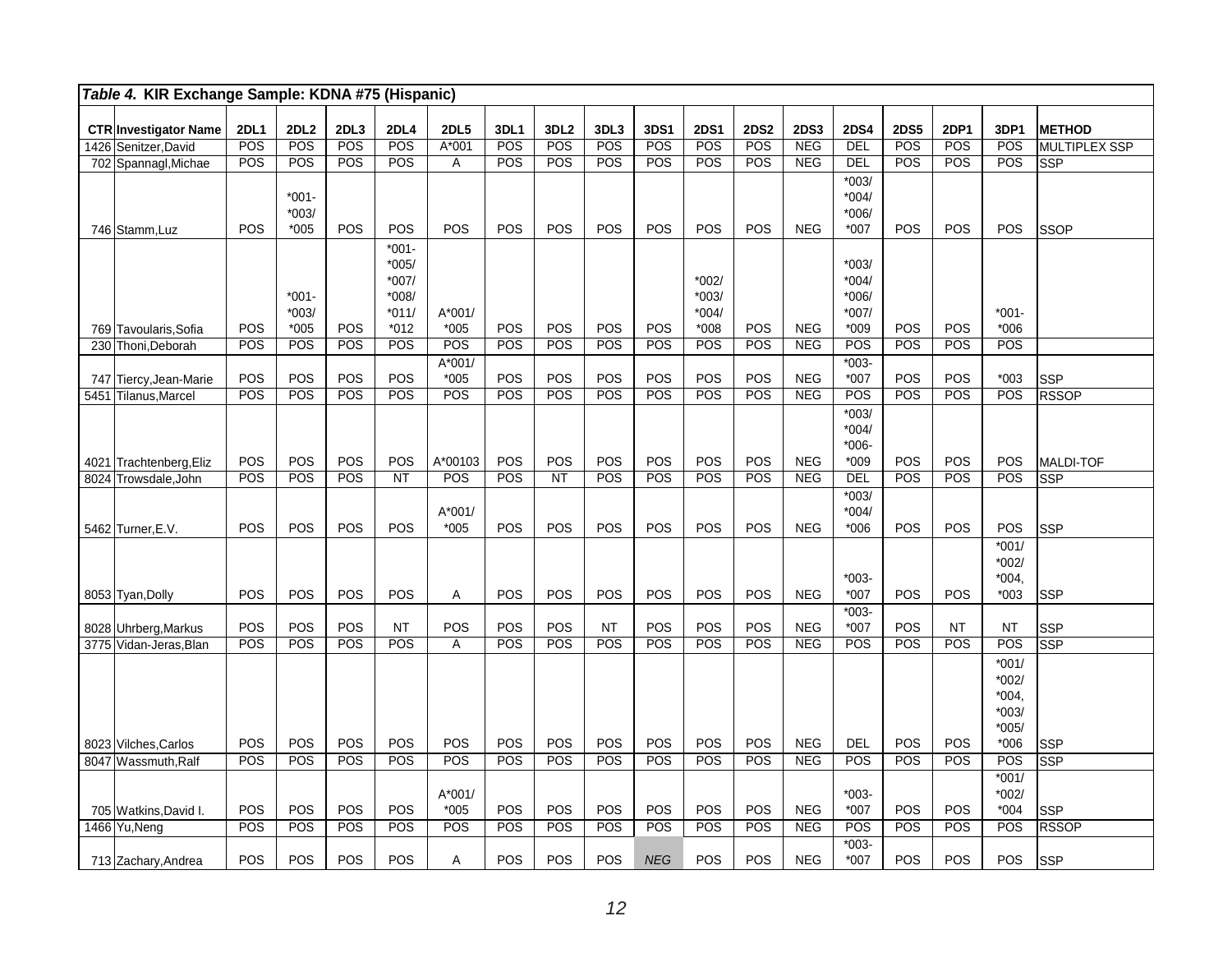| Table 5. KIR Exchange Sample: KDNA #76 (Caucasian) |             |                    |            |            |             |            |                  |            |      |             |             |             |                    |             |      |            |               |
|----------------------------------------------------|-------------|--------------------|------------|------------|-------------|------------|------------------|------------|------|-------------|-------------|-------------|--------------------|-------------|------|------------|---------------|
|                                                    | <b>2DL1</b> | <b>2DL2</b>        | 2DL3       | 2DL4       | <b>2DL5</b> | 3DL1       | 3DL <sub>2</sub> | 3DL3       | 3DS1 | <b>2DS1</b> | <b>2DS2</b> | <b>2DS3</b> | <b>2DS4</b>        | <b>2DS5</b> | 2DP1 | 3DP1       | <b>METHOD</b> |
| <b>CTR Investigator Name</b><br>5488 Adams, Sharon | POS         | POS                | POS        | POS        | B           | POS        | POS              | POS        | POS  | <b>NEG</b>  | POS         | POS         | POS                | NEG         | POS  | POS        | <b>SSP</b>    |
|                                                    |             |                    |            |            |             |            |                  |            |      |             |             |             |                    |             |      |            |               |
|                                                    |             |                    |            |            |             |            |                  |            |      |             |             |             | $*001,$            |             |      |            |               |
|                                                    |             |                    |            |            |             |            |                  |            |      |             |             |             | $*003/$<br>$*004/$ |             |      |            |               |
|                                                    |             | $*001 -$           |            |            |             |            |                  |            |      |             |             |             | $*006/$            |             |      |            |               |
|                                                    |             | $*003/$            |            |            |             |            |                  |            |      |             |             |             | $*007/$            |             |      |            |               |
| 8033 Balazs, Ivan                                  | POS         | $*005$             | POS        | POS        | POS         | POS        | <b>POS</b>       | <b>POS</b> | POS  | <b>NEG</b>  | POS         | POS         | $*009$             | <b>NEG</b>  | POS  | <b>POS</b> | <b>RSSOP</b>  |
|                                                    |             |                    |            |            | B*002/      |            |                  |            |      |             |             |             |                    |             |      |            |               |
|                                                    |             |                    |            |            | $*004/$     |            |                  |            |      |             |             |             |                    |             |      |            |               |
|                                                    |             |                    |            |            | $*007,$     |            |                  |            |      |             |             |             |                    |             |      |            |               |
|                                                    |             |                    |            |            | $*003/$     |            |                  |            |      |             |             |             |                    |             |      |            |               |
| 8050 Baxter-Lowe, Lee                              | POS         | POS                | POS        | <b>POS</b> | $*006$      | POS        | <b>POS</b>       | POS        | POS  | <b>NEG</b>  | POS         | POS         | POS                | <b>NEG</b>  | POS  | POS        | <b>SSP</b>    |
| 785 Chan, Soh Ha                                   | POS         | POS                | POS        | POS        | POS         | POS        | POS              | POS        | POS  | <b>NEG</b>  | POS         | POS         | POS                | NEG         | POS  | POS        | SSP           |
| 3224 Chen, Dong-Feng                               | POS         | POS                | POS        | POS        | POS         | POS        | POS              | POS        | POS  | <b>NEG</b>  | POS         | POS         | POS                | <b>NEG</b>  | POS  | POS        | RSSOP, SSP    |
| 124 Christiansen&Wit                               | POS         | POS                | POS        | POS        | POS         | POS        | POS              | POS        | POS  | <b>NEG</b>  | POS         | POS         | POS                | <b>NEG</b>  | NT   | NT         | <b>SSP</b>    |
| 3632 Colombe, Beth                                 | POS         | POS                | POS        | POS        | POS         | POS        | POS              | POS        | POS  | <b>NEG</b>  | POS         | POS         | POS                | <b>NEG</b>  | POS  | POS        | <b>SSP</b>    |
| 5130 Costeas, Paul A.                              | POS         | POS                | POS        | POS        | A, B        | $*004$     | POS              | POS        | POS  | <b>NEG</b>  | POS         | POS         | POS                | <b>NEG</b>  | POS  | $*003$     | <b>SSP</b>    |
|                                                    |             |                    |            |            | B*002/      |            |                  |            |      |             |             |             |                    |             |      |            |               |
|                                                    |             |                    |            |            | $*004/$     |            |                  |            |      |             |             |             |                    |             |      |            |               |
| 189 Crowe, Deborah                                 | POS         | POS                | <b>POS</b> | POS        | $*007$      | <b>POS</b> | <b>POS</b>       | <b>POS</b> | POS  | POS         | POS         | POS         | <b>POS</b>         | <b>NEG</b>  | POS  | <b>POS</b> | <b>SSP</b>    |
| 8030 Davidson&Poulto                               | POS         | POS                | POS        | POS        | POS         | POS        | POS              | POS        | POS  | <b>NEG</b>  | POS         | POS         | POS                | <b>NEG</b>  | POS  | POS        | <b>RSSOP</b>  |
|                                                    |             |                    |            |            |             |            |                  |            |      |             |             |             | $*001,$            |             |      |            |               |
|                                                    |             |                    |            |            |             |            |                  |            |      |             |             |             | $*003/$            |             |      |            |               |
|                                                    |             |                    |            |            |             |            |                  |            |      |             |             |             | $*004/$            |             |      |            |               |
|                                                    |             | $*001-$<br>$*003/$ |            |            |             |            |                  |            |      |             |             |             | $*006/$<br>$*007/$ |             |      |            |               |
| 1108 Davis, Mary                                   | POS         | $*005$             | POS        | POS        | POS         | POS        | <b>POS</b>       | <b>POS</b> | POS  | <b>NEG</b>  | POS         | POS         | $*009$             | <b>NEG</b>  | POS  | POS        | <b>SSOP</b>   |
|                                                    |             |                    |            |            |             |            |                  |            |      |             |             |             | $*001/$            |             |      | $*001/$    |               |
|                                                    |             |                    |            |            |             |            |                  |            |      |             |             |             | $*002,$            |             |      | $*002/$    |               |
|                                                    |             |                    |            |            |             |            |                  |            |      |             |             |             | $*003-$            |             |      | $*004,$    |               |
| 8031 Dinauer, David                                | POS         | POS                | POS        | POS        | B           | POS        | POS              | POS        | POS  | <b>NEG</b>  | <b>POS</b>  | POS         | $*007$             | <b>NEG</b>  | POS  | $*003$     | <b>SSP</b>    |
| 3186 Dunckley, Heathe                              | POS         | POS                | POS        | POS        | POS         | POS        | POS              | <b>POS</b> | POS  | <b>NEG</b>  | <b>POS</b>  | POS         | POS                | <b>NEG</b>  | POS  | POS        |               |
|                                                    |             |                    |            |            |             |            |                  |            |      |             |             |             | $*001/$            |             |      |            |               |
|                                                    |             |                    |            |            |             |            |                  |            |      |             |             |             | $*002,$            |             |      |            |               |
|                                                    |             |                    |            |            |             |            |                  |            |      |             |             |             | $*003/$            |             |      | $*001/$    |               |
|                                                    |             |                    |            |            |             |            |                  |            |      |             |             |             | $*004/$            |             |      | $*002/$    |               |
|                                                    |             |                    |            |            |             |            |                  |            |      |             |             |             | *006/              |             |      | $*004,$    |               |
| 4251 Ellis, Thomas                                 | POS         | POS                | POS        | POS        | B           | POS        | POS              | POS        | POS  | <b>NEG</b>  | POS         | POS         | $*007$             | <b>NEG</b>  | POS  | $*003$     | <b>SSP</b>    |
|                                                    |             |                    |            |            |             |            |                  |            |      |             |             |             | $*001/$            |             |      | $*001/$    |               |
|                                                    |             |                    |            |            |             |            |                  |            |      |             |             |             | $*002,$            |             |      | $*002/$    |               |
|                                                    |             |                    |            |            |             |            |                  |            |      |             |             |             | $*003-$            |             |      | $*004,$    |               |
| 8051 Endres& Wiltbank                              | POS         | POS                | POS        | POS        | B           | POS        | POS              | POS        | POS  | <b>NEG</b>  | POS         | POS         | $*007$             | <b>NEG</b>  | POS  | $*003$     | <b>SSP</b>    |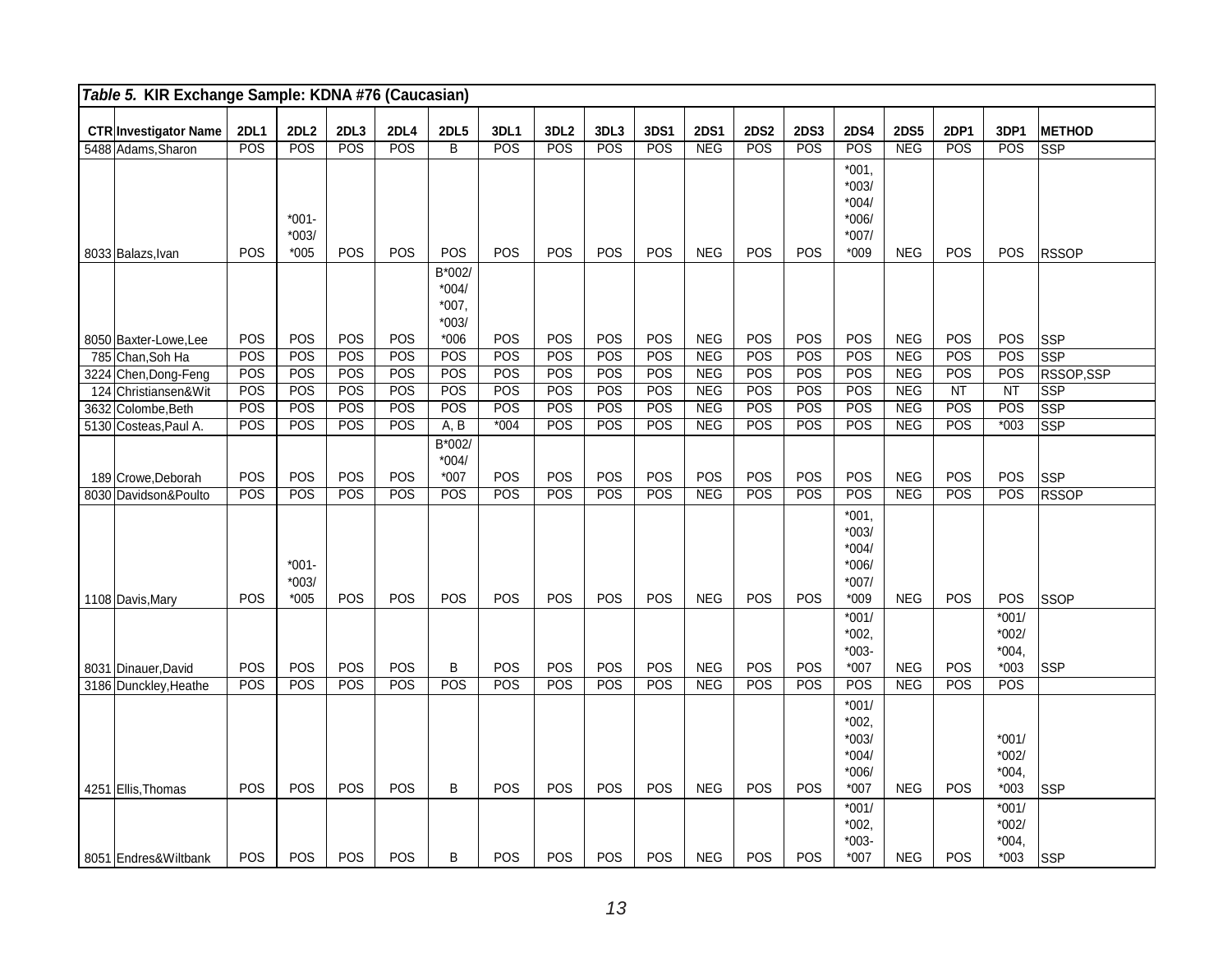|      | Table 5. KIR Exchange Sample: KDNA #76 (Caucasian) |             |             |            |             |                         |          |                  |      |            |             |             |             |                                                   |             |            |                             |                         |
|------|----------------------------------------------------|-------------|-------------|------------|-------------|-------------------------|----------|------------------|------|------------|-------------|-------------|-------------|---------------------------------------------------|-------------|------------|-----------------------------|-------------------------|
|      | <b>CTR Investigator Name</b>                       | <b>2DL1</b> | <b>2DL2</b> | 2DL3       | <b>2DL4</b> | <b>2DL5</b>             | 3DL1     | 3DL <sub>2</sub> | 3DL3 | 3DS1       | <b>2DS1</b> | <b>2DS2</b> | <b>2DS3</b> | <b>2DS4</b>                                       | <b>2DS5</b> | 2DP1       | 3DP1                        | <b>METHOD</b>           |
|      |                                                    |             |             |            |             |                         |          |                  |      |            |             |             |             | $*001,$<br>$*003/$<br>$*006/$<br>$*007/$          |             |            |                             |                         |
|      | 8038 Fernandez-Vina&                               | POS         | POS         | POS        | POS         | POS                     | POS      | POS              | POS  | POS        | <b>NEG</b>  | POS         | POS         | $*009$                                            | <b>NEG</b>  | POS        | POS                         | <b>RSSOP</b>            |
| 762  | Fischer&Mayr                                       | POS         | POS         | POS        | POS         | $\overline{\mathsf{B}}$ | POS      | POS              | POS  | POS        | NEG         | POS         | POS         | POS                                               | NEG         | POS        | $*003$                      | <b>SSP</b>              |
| 8026 | Gardiner, Clair M.                                 | POS         | POS         | POS        | POS         | POS                     | POS      | POS              | POS  | POS        | NEG         | POS         | POS         | POS                                               | <b>NEG</b>  | POS        | POS                         | <b>SSP</b>              |
|      | 8040 Gladman/Pellett/P                             | POS         | POS         | POS        | POS         | POS                     | POS      | POS              | POS  | POS        | <b>NEG</b>  | POS         | POS         | POS                                               | <b>NEG</b>  | POS        | POS                         | <b>SSP</b>              |
|      |                                                    | POS         | POS         | POS        | POS         | В                       | POS      | POS              | POS  | POS        | <b>NEG</b>  | POS         | POS         | $*001/$<br>$*002,$<br>$*003/$<br>$*007$           | <b>NEG</b>  | <b>POS</b> | POS                         |                         |
|      | 4985 Graff, Ralph J.                               |             |             |            |             |                         |          |                  |      |            |             |             |             |                                                   |             |            | $*004,$                     |                         |
|      | 8041 Han, Hoon                                     | POS         | POS         | POS        | POS         | POS                     | POS      | POS              | POS  | POS        | <b>NEG</b>  | POS         | POS         | POS                                               | <b>NEG</b>  | POS        | *00301/<br>*00302           | <b>SSP</b>              |
| 1461 | Hidajat, M.                                        | POS         | POS         | POS        | POS         | B                       | POS      | POS              | POS  | POS        | NEG         | POS         | POS         | POS                                               | NEG         | POS        | POS                         | <b>SSP</b>              |
|      | 5000 Hsu, Susan H.                                 | POS         | POS         | POS        | POS         | POS                     | POS      | POS              | POS  | POS        | <b>NEG</b>  | POS         | POS         | POS                                               | <b>NEG</b>  | POS        | POS                         | SSOP,SSP                |
| 2344 | Hurley&Hartzman                                    | POS         | POS         | POS        | POS         | POS                     | POS      | POS              | POS  | POS        | <b>NEG</b>  | POS         | POS         | POS                                               | <b>NEG</b>  | POS        | POS                         | <b>SSP</b>              |
|      | 4337 Kim, Tai-Gyu                                  | POS         | POS         | POS        | POS         | POS                     | POS      | POS              | POS  | POS        | <b>NEG</b>  | POS         | POS         | POS                                               | <b>NEG</b>  | POS        | POS                         | <b>SSP</b>              |
|      | 8037 Kotsch, Katja                                 | POS         | POS         | POS        | POS         | POS                     | POS      | POS              | POS  | POS        | <b>NEG</b>  | POS         | POS         | POS                                               | <b>NEG</b>  | POS        | POS                         | <b>SSP</b>              |
|      | 836 KuKuruga, Debor                                | POS         | POS         | POS        | POS         | POS                     | POS      | POS              | POS  | POS        | <b>NEG</b>  | POS         | POS         | POS                                               | <b>NEG</b>  | POS        | POS                         | <b>SSP</b>              |
|      | 8046 Kusnierczyk, Piot                             | POS         | POS         | POS        | POS         | POS                     | POS      | POS              | POS  | POS        | <b>NEG</b>  | POS         | POS         | FULL,<br>DEL                                      | <b>NEG</b>  | <b>NT</b>  | <b>NT</b>                   | MULTIPLEX SSP           |
|      | 8061 Lanzer, G.                                    | POS         | POS         | POS        | POS         | $\overline{B}$          | POS      | POS              | POS  | POS        | NEG         | POS         | POS         | POS                                               | NEG         | POS        | POS                         | SSP                     |
|      | 278 Lee, Jar-How                                   | POS         | POS         | POS        | POS         | POS                     | POS      | POS              | POS  | POS        | <b>NEG</b>  | POS         | POS         | POS                                               | <b>NEG</b>  | POS        | POS                         | <b>RSSOP</b>            |
|      |                                                    |             |             |            |             |                         | $*002,$  |                  |      |            |             |             |             | $*001,$<br>$*003/$<br>$*004/$<br>$*006/$<br>*007/ |             |            | $*001/$<br>*002/<br>$*004.$ |                         |
|      | 5142 Marsh, Steven                                 | POS         | POS         | <b>POS</b> | POS         | POS                     | $*00401$ | POS              | POS  | POS        | <b>NEG</b>  | POS         | POS         | *009                                              | <b>NEG</b>  | POS        | $*003$                      | <b>SSP</b>              |
|      | 733 Mytilineos, Joanni                             | POS         | POS         | POS        | POS         | POS                     | POS      | POS              | POS  | POS        | NEG         | POS         | POS         | POS                                               | <b>NEG</b>  | POS        | POS                         | $\overline{\text{SSP}}$ |
|      | 8039 Noreen, Harriet                               | POS         | POS         | POS        | POS         | POS                     | POS      | POS              | POS  | POS        | <b>NEG</b>  | POS         | POS         | POS                                               | <b>NEG</b>  | POS        | POS                         | <b>SSP</b>              |
| 8022 | Olerup, Olle                                       | POS         | POS         | POS        | POS         | POS                     | POS      | POS              | POS  | POS        | <b>NEG</b>  | POS         | POS         | POS                                               | <b>NEG</b>  | POS        | POS                         | <b>SSP</b>              |
|      | 3966 Permpikul&Vejba                               | POS         | POS         | POS        | POS         | POS                     | POS      | POS              | POS  | POS        | <b>NEG</b>  | POS         | POS         | POS                                               | <b>NEG</b>  | POS        | POS                         | <b>SSP</b>              |
| 16   | Pidwell, Diane J.                                  | POS         | POS         | POS        | POS         | B                       | POS      | POS              | POS  | POS        | <b>NEG</b>  | POS         | POS         | POS                                               | <b>NEG</b>  | POS        | POS                         | RSSOP,SSP               |
|      | 3753 Reed&Rajalingam                               | POS         | POS         | <b>POS</b> | <b>POS</b>  | POS                     | POS      | POS              | POS  | <b>POS</b> | NEG         | POS         | POS         | POS                                               | NEG         | POS        | POS                         | <b>RSSOP</b>            |
|      | 3798 Reinsmoen, Nanc                               | POS         | POS         | POS        | POS         | B                       | POS      | POS              | POS  | POS        | <b>NEG</b>  | POS         | POS         | $*001/$<br>$*002,$<br>$*003-$<br>$*007$           | <b>NEG</b>  | POS        | $*001-$<br>$*004$           | SSP,SSOP                |
|      | 8060 Rost&Klein                                    | POS         | <b>NEG</b>  | POS        | POS         | POS                     | POS      | POS              | POS  | POS        | NEG         | POS         | POS         | POS                                               | <b>NEG</b>  | POS        | POS                         | <b>RSSOP</b>            |
|      | 1694 Sauer& Gottwald                               | POS         | POS         | POS        | POS         | POS                     | POS      | POS              | POS  | POS        | <b>NEG</b>  | POS         | POS         | POS                                               | <b>NEG</b>  | POS        | POS                         | <b>SSP</b>              |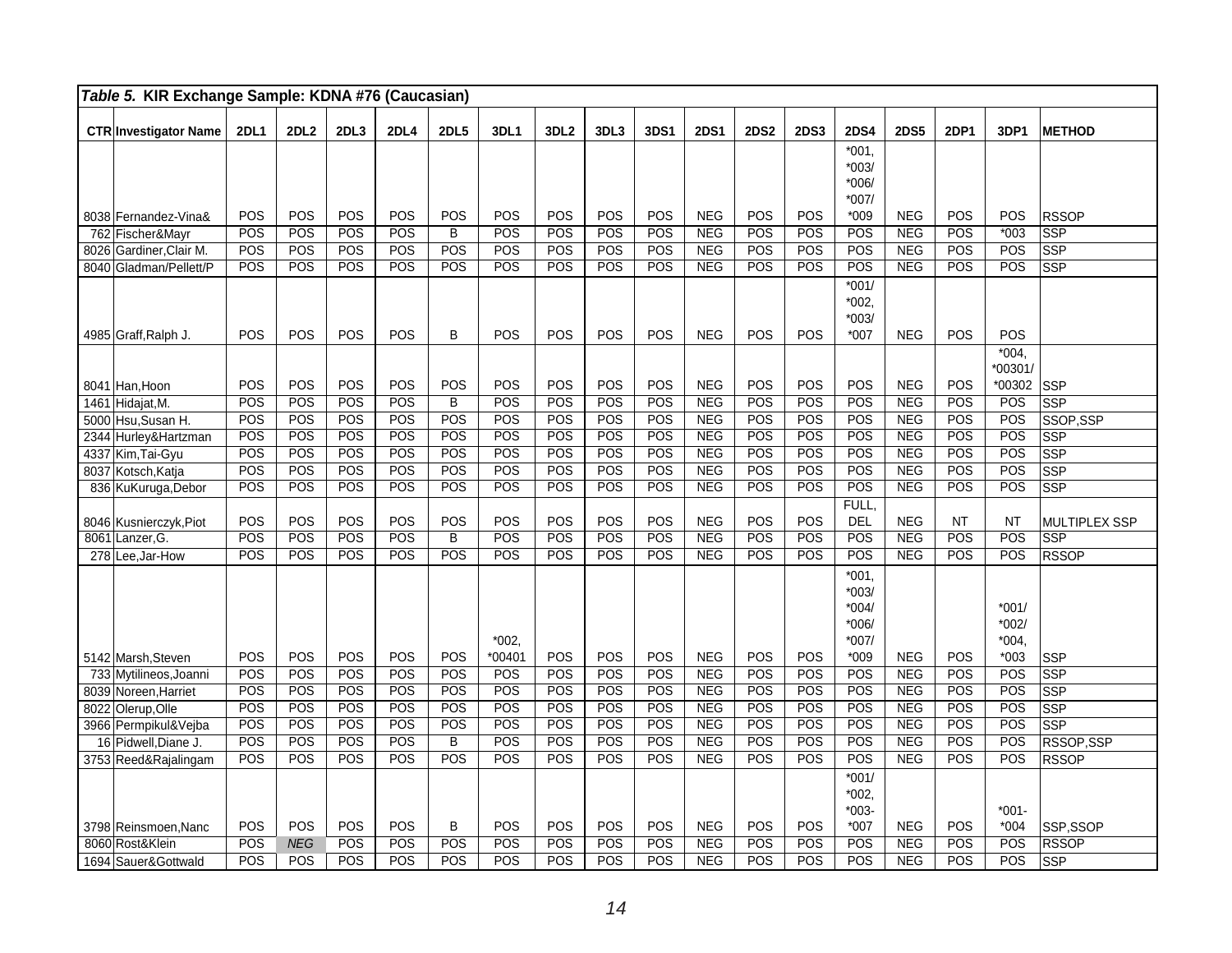| Table 5. KIR Exchange Sample: KDNA #76 (Caucasian) |             |                              |            |                                                                |                                       |                    |                  |                  |            |                   |             |             |                                                             |                          |            |                                         |                      |
|----------------------------------------------------|-------------|------------------------------|------------|----------------------------------------------------------------|---------------------------------------|--------------------|------------------|------------------|------------|-------------------|-------------|-------------|-------------------------------------------------------------|--------------------------|------------|-----------------------------------------|----------------------|
| <b>CTR Investigator Name</b>                       | <b>2DL1</b> | 2DL <sub>2</sub>             | 2DL3       | 2DL4                                                           | <b>2DL5</b>                           | 3DL1               | 3DL <sub>2</sub> | 3DL3             | 3DS1       | <b>2DS1</b>       | <b>2DS2</b> | <b>2DS3</b> | <b>2DS4</b>                                                 | <b>2DS5</b>              | 2DP1       | 3DP1                                    | <b>METHOD</b>        |
| 3410 Schroeder, M.L.                               | POS         | POS                          | POS        | POS                                                            | B                                     | POS                | POS              | POS              | POS        | <b>NEG</b>        | POS         | POS         | $*001/$<br>$*002,$<br>$*003/$<br>$*004/$<br>$*006/$<br>*007 | <b>NEG</b>               | POS        | $*001/$<br>$*002/$<br>$*004,$<br>$*003$ | <b>SSP</b>           |
| 1426 Senitzer, David                               | POS         | POS                          | POS        | POS                                                            | B*002                                 | $*002,$<br>$*0401$ | POS              | POS              | POS        | <b>NEG</b>        | POS         | POS         | FULL,<br><b>DEL</b>                                         | <b>NEG</b>               | POS        | POS                                     | <b>MULTIPLEX SSP</b> |
| 702 Spannagl, Michae                               | POS         | POS                          | POS        | POS                                                            | A, B                                  | POS                | POS              | POS              | <b>POS</b> | <b>NEG</b>        | POS         | POS         | POS                                                         | <b>NEG</b>               | <b>POS</b> | POS                                     | SSP                  |
| 746 Stamm, Luz                                     | POS         | $*001-$<br>$*003/$<br>$*005$ | POS        | POS                                                            | POS                                   | POS                | POS              | POS              | <b>POS</b> | <b>NEG</b>        | POS         | POS         | $*001/$<br>$*003/$<br>$*004/$<br>*006/<br>$*007$            | <b>NEG</b>               | POS        | <b>POS</b>                              | <b>SSOP</b>          |
| 769 Tavoularis, Sofia                              | POS         | $*001-$<br>$*003/$<br>$*005$ | POS        | $*001 -$<br>$*005/$<br>$*007/$<br>$*008/$<br>$*011/$<br>$*012$ | B*002/<br>$*009$                      | POS                | POS              | POS              | <b>POS</b> | <b>NEG</b>        | POS         | POS         | $*001.$<br>$*003/$<br>*006/<br>$*007/$<br>$*009$            | <b>NEG</b>               | POS        | $*001 -$<br>$*006$                      |                      |
| 230 Thoni, Deborah                                 | POS         | POS                          | POS        | POS                                                            | POS                                   | POS                | POS              | POS              | <b>POS</b> | <b>NEG</b>        | POS         | POS         | POS                                                         | <b>NEG</b>               | POS        | POS                                     |                      |
| 747 Tiercy, Jean-Marie                             | POS         | POS                          | POS        | POS                                                            | B*002/<br>$*004/$<br>$*007$           | POS                | POS              | POS              | <b>POS</b> | <b>NEG</b>        | POS         | POS         | $*001/$<br>$*002,$<br>$*003-$<br>*007                       | <b>NEG</b>               | POS        | $*001/$<br>$*002/$<br>$*004,$<br>$*003$ | <b>SSP</b>           |
| 5451 Tilanus, Marcel                               | POS         | POS                          | POS        | <b>POS</b>                                                     | POS                                   | POS                | POS              | POS              | <b>POS</b> | NEG               | POS         | POS         | POS                                                         | <b>NEG</b>               | POS        | POS                                     | <b>RSSOP</b>         |
| 4021 Trachtenberg, Eliz                            | POS         | POS                          | POS        | <b>POS</b>                                                     | B*002/<br>$*009/$<br>$*010/$<br>A*005 | POS                | POS              | POS              | <b>POS</b> | <b>NEG</b>        | POS         | POS         | $*001,$<br>$*003/$<br>$*004/$<br>$*006-$<br>$*009$          | <b>NEG</b>               | POS        | POS                                     | MALDI-TOF            |
| 8024 Trowsdale, John                               | POS         | POS                          | POS        | <b>NT</b>                                                      | POS                                   | POS                | <b>NT</b>        | POS              | POS        | <b>NEG</b>        | POS         | POS         | FULL,<br><b>DEL</b>                                         | <b>NEG</b>               | POS        | POS                                     | <b>SSP</b>           |
| 5462 Turner, E.V.                                  | POS         | POS                          | POS        | POS                                                            | B*002-<br>$*004$                      | POS                | POS              | POS              | <b>POS</b> | <b>NEG</b>        | POS         | POS         | POS                                                         | <b>NEG</b>               | POS        | POS                                     | <b>SSP</b>           |
| 8053 Tyan, Dolly                                   | POS         | POS                          | POS        | <b>POS</b>                                                     | B                                     | POS                | POS              | <b>POS</b>       | POS        | <b>NEG</b>        | POS         | POS         | $*001/$<br>*002.<br>$*003-$<br>*007                         | <b>NEG</b>               | POS        | $*001/$<br>$*002/$<br>$*004,$<br>$*003$ | <b>SSP</b>           |
| 8028 Uhrberg, Markus                               | POS<br>POS  | POS<br>POS                   | POS<br>POS | <b>NT</b>                                                      | POS<br>B                              | POS<br>POS         | POS<br>POS       | <b>NT</b><br>POS | POS<br>POS | NEG<br><b>NEG</b> | POS<br>POS  | POS<br>POS  | $*001/$<br>$*002,$<br>$*003-$<br>$*007$<br>POS              | <b>NEG</b><br><b>NEG</b> | <b>NT</b>  | <b>NT</b><br>POS                        | SSP                  |
| 3775 Vidan-Jeras, Blan                             |             |                              |            | POS                                                            |                                       |                    |                  |                  |            |                   |             |             |                                                             |                          | POS        |                                         | <b>SSP</b>           |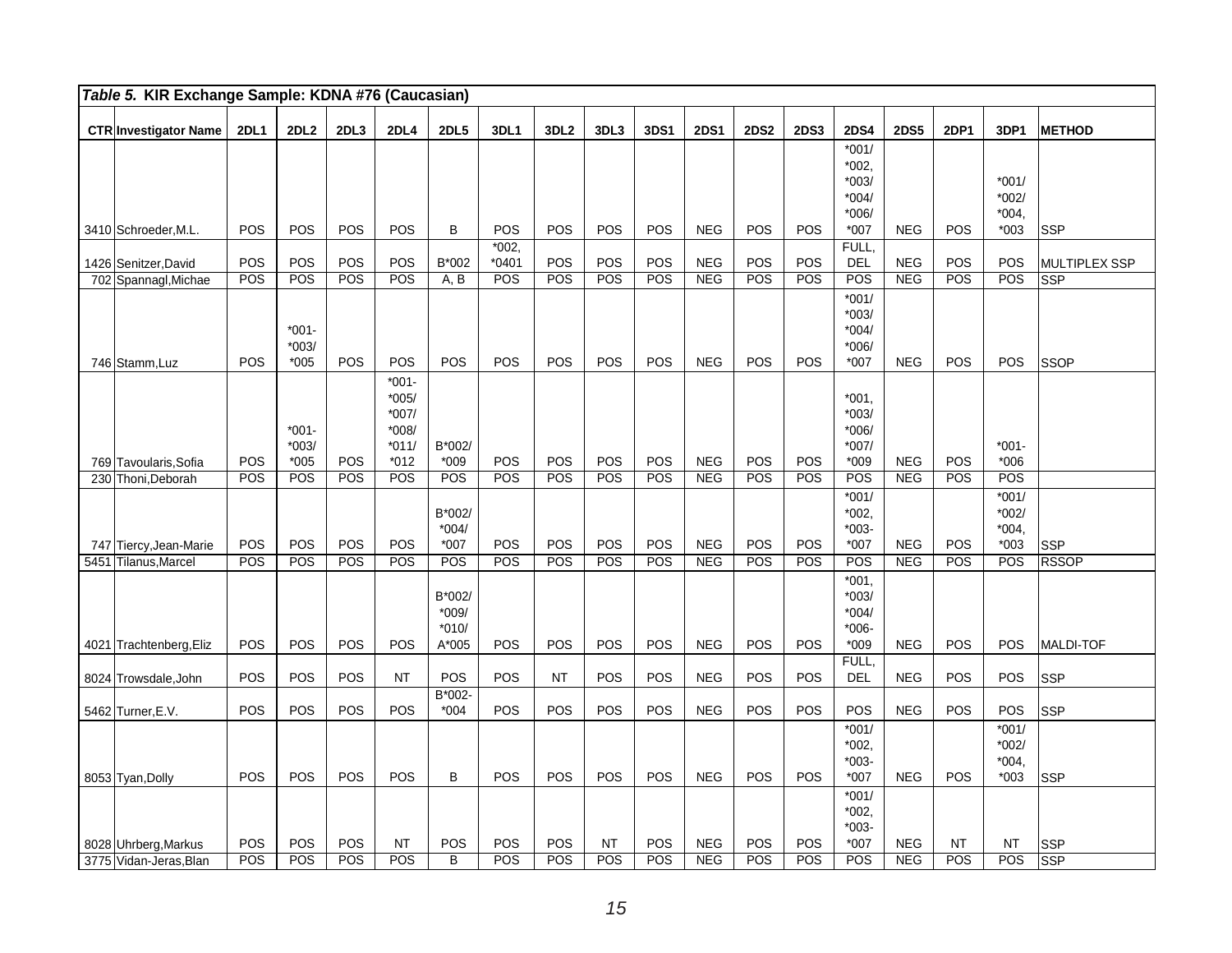| Table 5. KIR Exchange Sample: KDNA #76 (Caucasian) |             |                  |                  |             |             |            |                  |            |            |             |             |             |             |             |            |                    |               |
|----------------------------------------------------|-------------|------------------|------------------|-------------|-------------|------------|------------------|------------|------------|-------------|-------------|-------------|-------------|-------------|------------|--------------------|---------------|
| <b>CTR Investigator Name</b>                       | <b>2DL1</b> | 2DL <sub>2</sub> | 2DL <sub>3</sub> | <b>2DL4</b> | <b>2DL5</b> | 3DL1       | 3DL <sub>2</sub> | 3DL3       | 3DS1       | <b>2DS1</b> | <b>2DS2</b> | <b>2DS3</b> | <b>2DS4</b> | <b>2DS5</b> | 2DP1       | 3DP1               | <b>METHOD</b> |
|                                                    |             |                  |                  |             |             |            |                  |            |            |             |             |             |             |             |            | $*001/$<br>$*002/$ |               |
|                                                    |             |                  |                  |             |             |            |                  |            |            |             |             |             |             |             |            | $*004.$            |               |
|                                                    |             |                  |                  |             |             |            |                  |            |            |             |             |             |             |             |            | $*003/$            |               |
|                                                    |             |                  |                  |             |             |            |                  |            |            |             |             |             | $*001.$     |             |            | $*005/$            |               |
| 8023 Vilches Carlos                                | <b>POS</b>  | <b>POS</b>       | <b>POS</b>       | <b>POS</b>  | <b>POS</b>  | <b>POS</b> | <b>POS</b>       | <b>POS</b> | POS.       | <b>NEG</b>  | <b>POS</b>  | <b>POS</b>  | DEL         | <b>NEG</b>  | <b>POS</b> | $*006$             | ISSP          |
| 8047 Wassmuth, Ralf                                | <b>POS</b>  | <b>POS</b>       | <b>POS</b>       | POS.        | <b>POS</b>  | <b>POS</b> | <b>POS</b>       | POS.       | POS.       | <b>NEG</b>  | <b>POS</b>  | <b>POS</b>  | <b>POS</b>  | <b>NEG</b>  | POS.       | <b>POS</b>         | ISSP          |
|                                                    |             |                  |                  |             | B*002/      |            |                  |            |            |             |             |             |             |             |            | $*001/$            |               |
|                                                    |             |                  |                  |             | $*004/$     |            |                  |            |            |             |             |             | $*001 -$    |             |            | $*002/$            |               |
| 705 Watkins, David I.                              | <b>POS</b>  | <b>POS</b>       | <b>POS</b>       | <b>POS</b>  | $*007$      | <b>POS</b> | <b>POS</b>       | <b>POS</b> | <b>POS</b> | <b>NEG</b>  | <b>POS</b>  | <b>POS</b>  | $*007$      | <b>NEG</b>  | POS.       | $*004$             | ISSP          |
| 1466 Yu, Neng                                      | <b>POS</b>  | <b>POS</b>       | <b>POS</b>       | <b>POS</b>  | <b>POS</b>  | <b>POS</b> | <b>POS</b>       | <b>POS</b> | POS.       | <b>NEG</b>  | <b>POS</b>  | <b>POS</b>  | <b>POS</b>  | <b>NEG</b>  | <b>POS</b> | <b>POS</b>         | <b>RSSOP</b>  |
| 713 Zachary, Andrea                                | <b>POS</b>  | <b>POS</b>       | <b>POS</b>       | POS.        | В           | <b>POS</b> | POS.             | <b>POS</b> | POS.       | <b>NEG</b>  | <b>POS</b>  | <b>POS</b>  | <b>POS</b>  | <b>NEG</b>  | POS.       | POS.               | <b>ISSP</b>   |